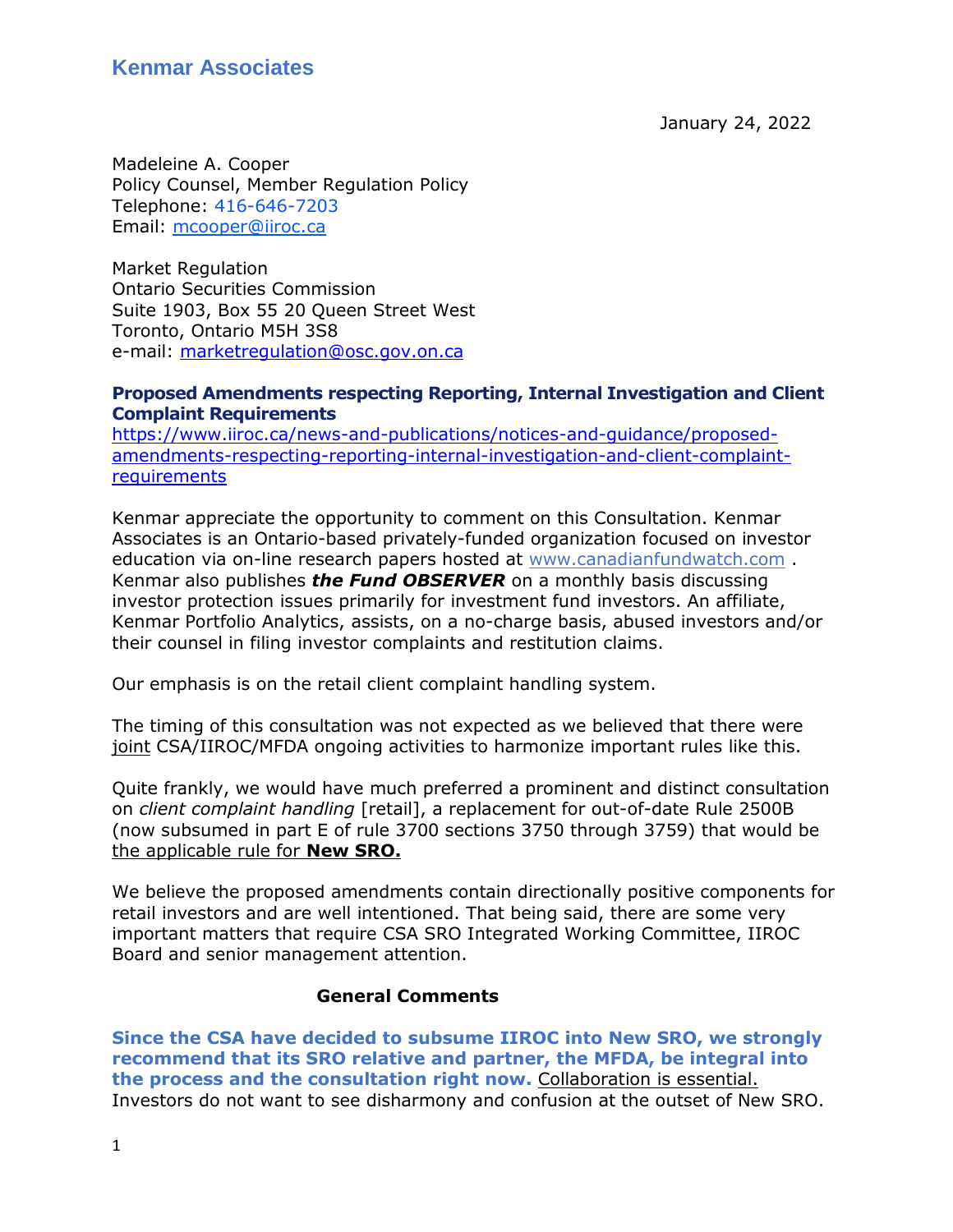The last thing Kenmar (and we suspect Dealers as well) want is yet another complaint handling consultation upon the formation of New SRO. We are confident that the combined thinking of both organizations will result in a better, modernized retail investor complaint handling system, one that is congruent with New SRO focus on investor protection, good governance and the Public interest. Time is of the essence as the CSA has announced that New SRO should be operational by year end.

Good complaint handling should be **led from the top**, **focused on outcomes, fair and proportionate, and sensitive to complainants' needs**. Complaints present a picture of consumer compliance, customer service and the impact of policies and procedures that might not be visible otherwise. As a risk management tool, a solid consumer complaint process can help Dealer's proactively identify risks of consumer harm, compliance management program deficiencies and customer service issues.

**Principles-based Definition:** IIROC propose to introduce a "serious misconduct" definition that is principles-based and is intended to consistently focus their ComSet Reporting Requirements on serious matters: If a principles- based approach is adopted, it should be backed up by robust IIROC guidance and oversight as well as increased retail investor engagement. The criteria and reporting should be periodically reviewed to ensure that Dealer practices that cause significant investor harm, but may not be considered serious misconduct, are captured e.g. poor employee training, flawed products, weak disclosure, unfit risk profiling process, Approved Person compensation scheme that skews recommendations, and unfair complaint loss calculation methodology.

**Complaint resolution reporting**: The proposal to clarify that Dealers will in future need to report the resolution of any client complaint alleging serious misconduct is positive. This will assist IIROC in understanding the efficacy of Dealer complaint handling. This is a useful as Dealer complaint handling is a window on a Firm's culture. It should be noted however, that many retail investors do not always allege serious misconduct directly- they usually describe losses or actions that they feel were unexpected given their KYC. They are generally not aware of IIROC misconduct rules.

#### **"serious misconduct" only one source of investor harm**

Serious misconduct is not the only source of significant retail investor harm. Lack of advisor proficiency, advisor negligence, an out-of-date KYC and poor KYP can cause investor harm. Weak supervision, inadequate analytical tools, a Dealer's deficient risk profiling process and poor employee training can also contribute to investor harm. Experience shows that the majority of non-compliance issues are management controllable.

We urge IIROC to explicitly enumerate **advice- related** misconduct or serious negligence as serious misconduct. For example:

Deficient internal controls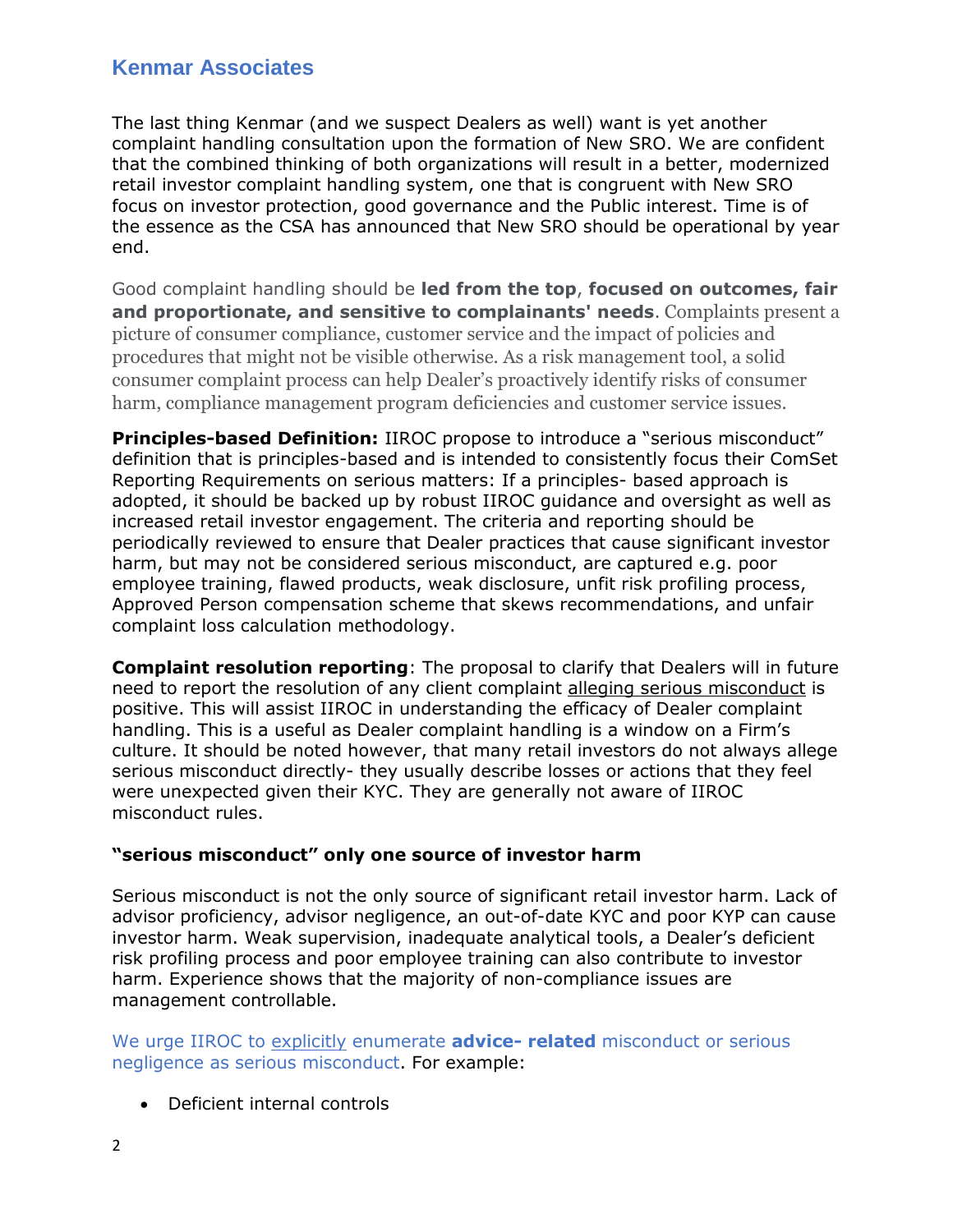- Unfit for purpose risk profiling process
- Use of pre-signed blank / incomplete forms
- Post-signature adulteration of key client documents
- Falsification of KYC information
- Unauthorized trading
- Failure to consider cost in suitability determinations
- Unfair and abusive complaint handling ; low-ball settlements
- Refusal or low-balling of an OBSI recommendation
- Introduction of improper liability limiting clauses in contract documents
- Failure to advice client(s) of OBSI availability
- Failure to disclose fees, liquidity constraints, conflicts-of-interest
- Use of misleading titles or designations
- Exploitation of seniors/ vulnerable clients
- Account churning
- Selling the more expensive series of a mutual fund when a less expensive series is available
- Double billing of fees; overcharging of fees
- Long account transfer times resulting in investor harm
- Flawed tax advice leading to a CRA interest charges and fines
- Creation of an incentive comp and/or reward scheme designed to subvert CFR and other IIROC investor protection rules
- Failure to contact a Trusted Contact Person in a timely manner
- Denial of service linked to poor IT system design and back-up systems
- Material misleading or inaccurate advertising/marketing of services or products

Explicit enumeration of advice-related and negligence failings will draw attention to the fact that the today's wealth management industry includes the provision of personalized financial advice where misconduct, errors or negligence can materially harm investor savings and their well-being.

Related questions:

(1) Does client vulnerability count in determining *serious misconduct*?

(2) Are Dealers obligated to report serious misconduct to law enforcement? Privacy Commissions?

(3) Does an Approved Person have to report suspension or other sanction by a professional organization such as FP Canada or a Government approved Credentialing Body?

(4) Will IIROC sanction guidelines change as a result of these amendments?

**1.7 Reporting of compensation to clients**: *We propose a new requirement for Dealers to report to us any substantial compensation paid to a client. We expect Dealers will use their professional judgment in determining what substantial compensation means, considering the client's circumstances and their Dealer's business practices.* This gathering of compensation information will materially add to IIROC's understanding of the "system". Compensation should be defined to include all forms of financial redress including direct compensation for losses,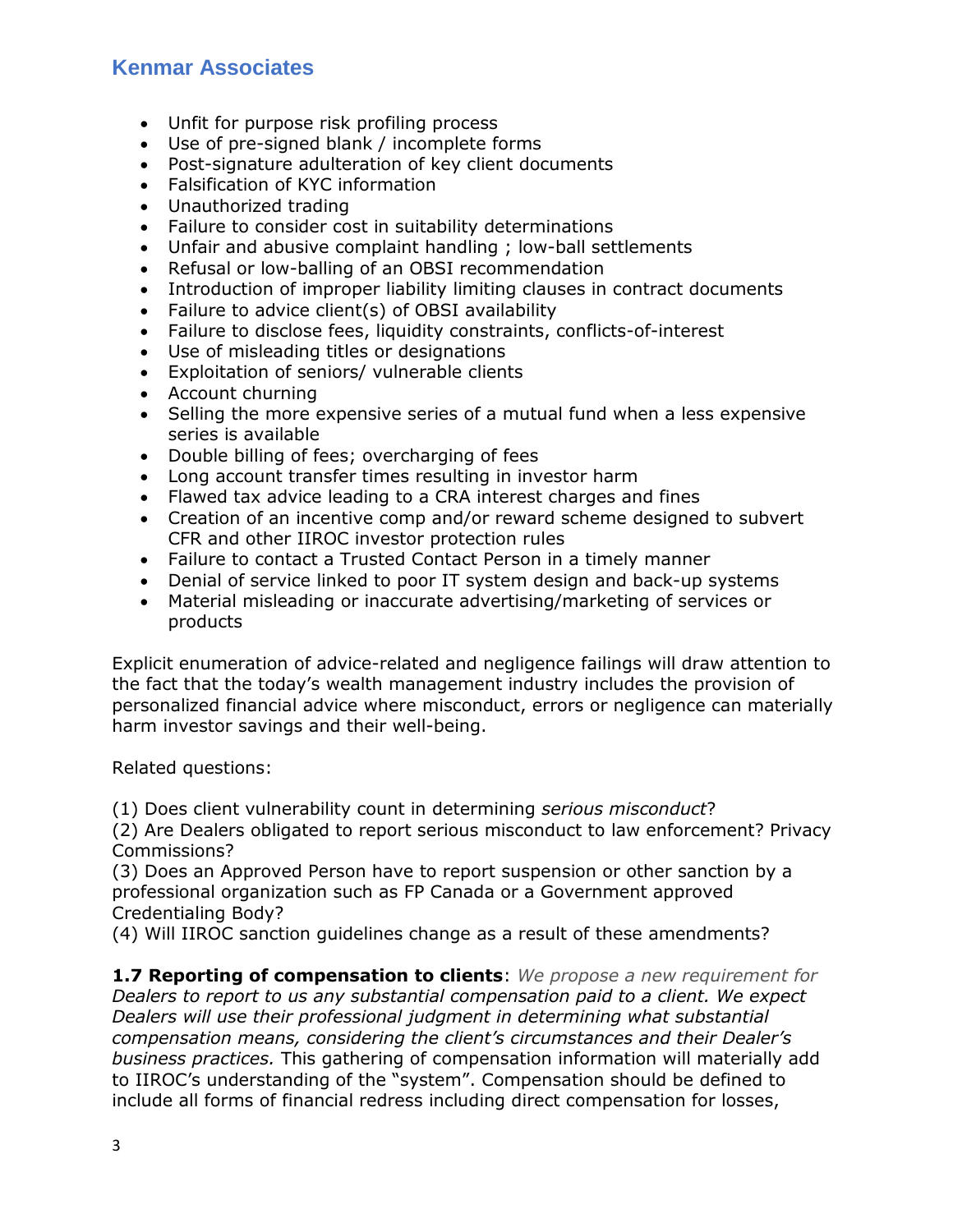refunds for overcharges, free trades and the like. **Instead of "professional judgement", we recommend that a minimum level for reporting be set, at say, \$250.** This would lead to more consistency and reliability of reporting between Dealers.

IIROC may also wish to know the total compensation paid out in a period as well as the median value and the total number of cases involving compensation.

**1.14 Client complaint handling standards** *"A registered firm must document and, in a manner that a reasonable investor would consider fair and effective, respond to each complaint made to the registered firm about any product or service offered by the firm or a representative of the firm?"*

This is not a professional complaint standard. We suggest wording that the substantive response letter should be written in plain language and contain sufficient detail so the complainant can make an informed assessment of the response. Retail investors typically have little knowledge of applicable laws, Dealer complaint systems, Dealer rules or applicable terminology that would empower them to be "reasonable". It is demonstrably unreasonable to assume otherwise. This section seems to be in contradiction with 1.19 which is more appropriate language.

**1.17 Client's interest when handling complaints***: We propose to remove the requirement for Dealers to handle complaints in a balanced manner considering the interests of the client, Dealer, Approved Person and employee. We determined this was inconsistent with the Dealer's and Approved Person's obligation to put the client's interests first when managing conflicts of interes[t12](https://www.iiroc.ca/news-and-publications/notices-and-guidance/proposed-amendments-respecting-reporting-internal-investigation-and-client-complaint-requirements#footnote12_c0xqqoo) , as this provision does not require Dealers to put the client's interests ahead of their interests or their Approved Persons' and employees' interests.*

This is a positive change that should, if staff are properly trained and supervised, reduce the adversarial approach to complaint resolution and improve client outcomes. However, simply removing the *balancing of interests* is insufficient. **There should be a specific delineated requirement to put the client's interests above the interests of the Dealer in the handling of complaints.** IIROC should release Guidance on what putting the client's interests ahead of their interests or their Approved Persons' and employees' interests means as related to the unique aspects of the client complaint handling process.

**1.18 Addressing systemic issues**: *We propose this change to codify best practices and to ensure Dealers consider all clients impacted by a serious problem they have identified when deciding how to resolve it.* This requirement is an improvement over existing practices by requiring a systemic issue to be proactively investigated for its impact on all clients, not just those who have complained. A *serious problem* should be clearly defined. **We recommend** an **alternative** "A systemic issue is one which has been raised in a complaint or several complaints, or is identified by information obtained by or provided to IIROC, which is reasonably likely to affect a class of investors beyond any person who filed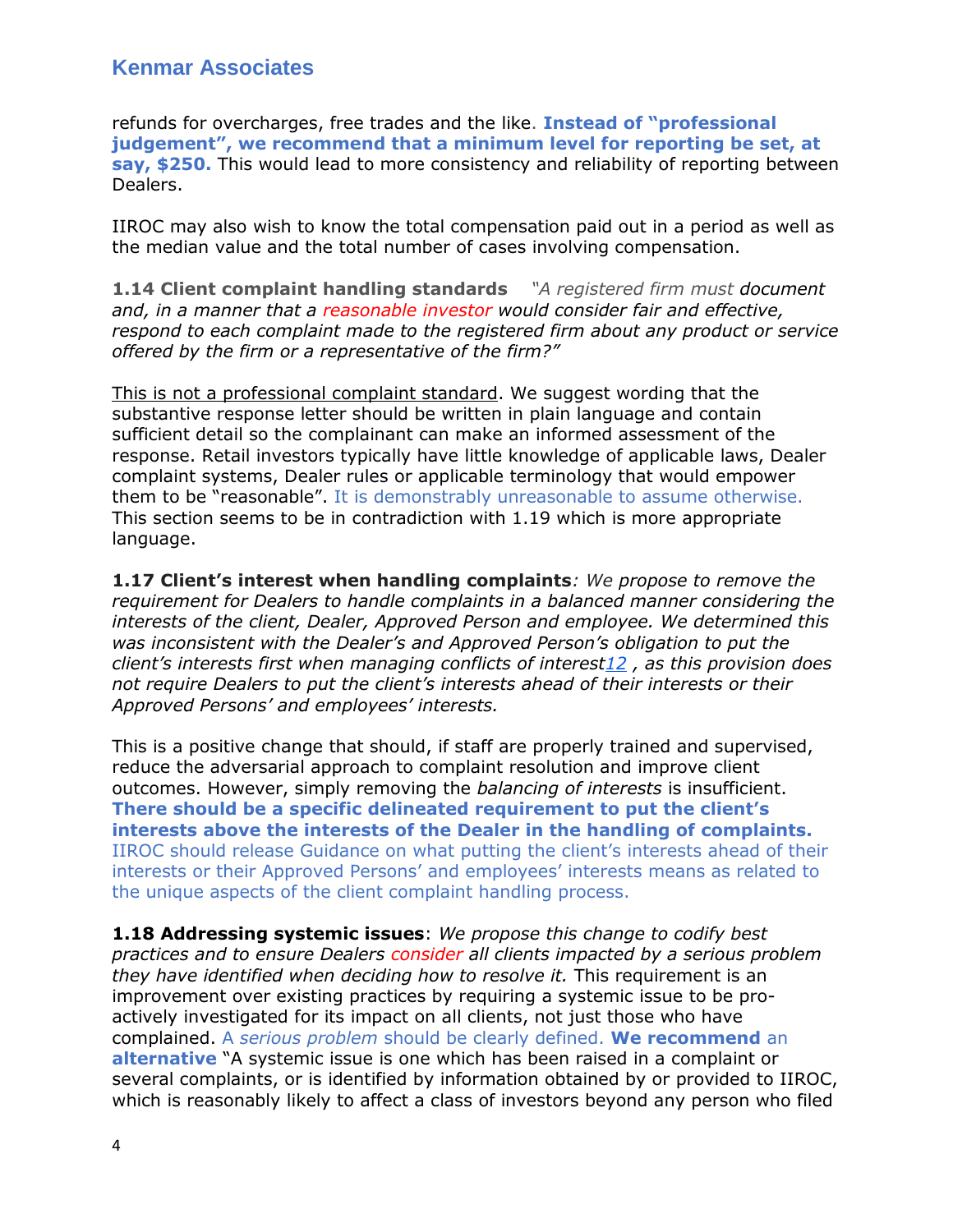a complaint or raised a concern." IIROC Guidance should be provided as to how to implement this obligation.

By implication, this provision obligates Firms to utilize Root Cause Analysis. The provision appears to require Firms to consider whether to act with regard to the position of clients who may have suffered detriment from, or been potentially disadvantaged by such problems but who have not complained and, if so, take appropriate and proportionate measures to ensure that those clients are given appropriate redress **For greater clarity, we recommend that the words "consider all clients" be strengthened to state that all clients impacted shall be part of any plan to provide redress, even if those clients have not formally complained.** 

#### **1.19 Accessible acknowledgement and substantive response letters**:

*Consistent with client complaint handling best practices, we propose to require Dealers draft their acknowledgement and substantive response letters in plain*  language and provide them to the complainant in a format readily accessible and *understandable by that complainant. For instance, if a complainant can only read Mandarin, and are serviced by their Dealer in Mandarin, the Dealer would have to respond to them in Mandarin.* This provision is a positive for retail investors with varying degrees of investment knowledge and limited proficiency in Canada's two official languages. For greater clarity, we recommend the word "format" be replaced with *content*. The letter must provide sufficient detail so as to allow the complainant to conclude this her/his complaint(s) have been fairly addressed. It is not just a matter of choice of spoken language that counts.

**1.21 Communication of dispute resolution services:** *We propose to allow a Dealer's internal dispute resolution service* [IRDS] *a maximum of 90 days to respond to client complaints, consistent with the amount of time Dealers have to respond. Currently, there is no limit on how long a Dealer's internal dispute resolution service can take to respond to a client complaint. We propose to limit this to a maximum of 90 days to ensure complaints are resolved more expeditiously, consistent with our proposed complaint handling standards.*

If a client is diverted to an IDRS (an internal appeals mechanism?), IIROC will allow up to three months (90 days) of time to allow the Dealer's IDRS to re-investigate the complaint. The good news is that the IDRS (even if it is an affiliate company or organization) must meet some defined standard for cycle time and substantive response letter content as well as disclose the fact that the statutory limitation periods continue to run while the *internal dispute resolution service* reviews a *complaint*, which may impact the complainant's ability to commence a civil action. The bad news is that the complainant has been contained in a Dealer controlled complaint system for an extended period of time (up to half a year), a system that we are not even sure has the authority to make a firm offer on behalf of the registered Dealer.

According to the Consultation, the term "internal dispute resolution service", refers to internal dispute resolution services provided by a Dealer or a Dealer's affiliate as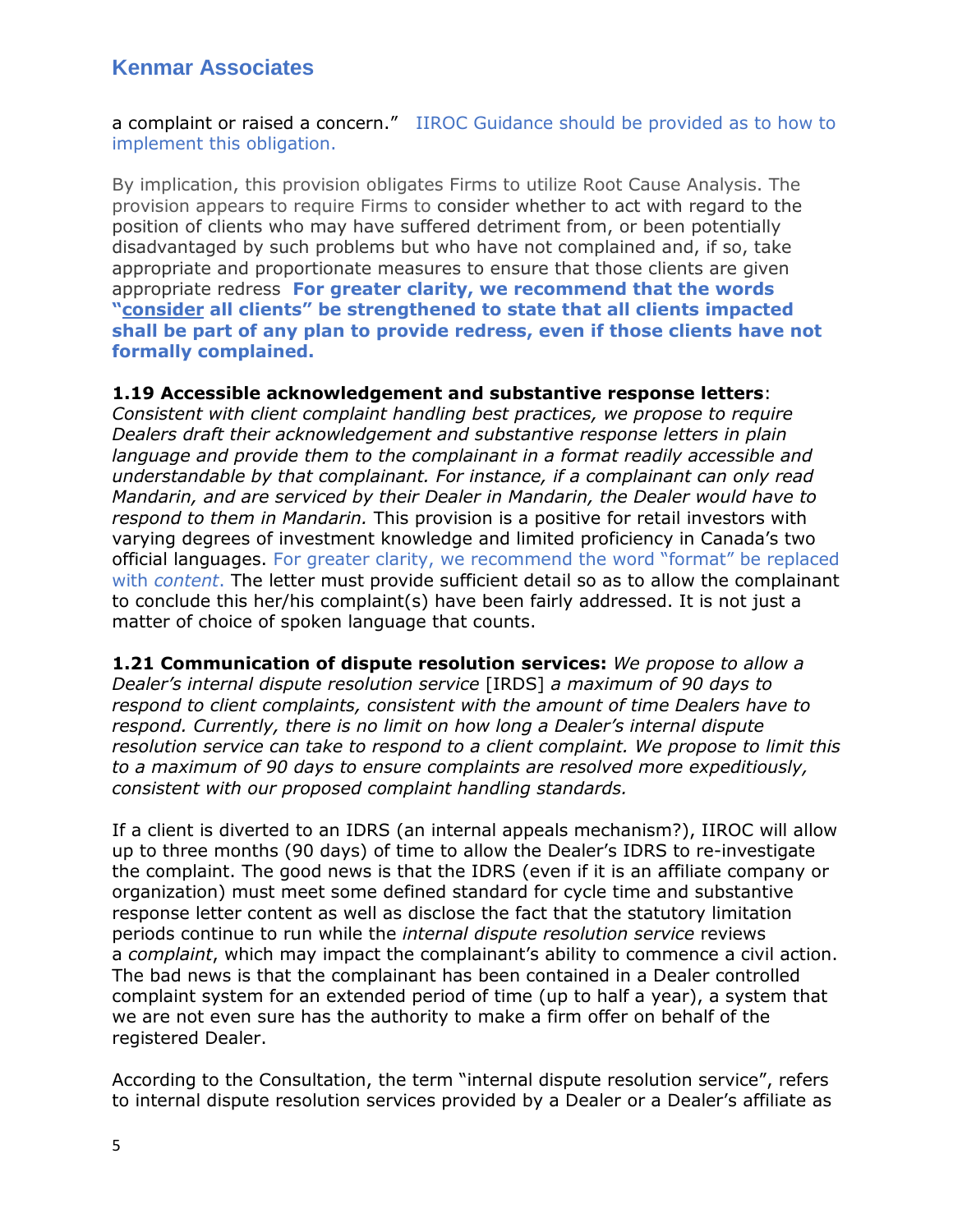an adjunct to the core complaint process. Is the "Internal dispute resolution service" a separate unit or entity from the IIROC regulated Dealer? Is IDRS a service (an internal appeals mechanism often referred to as complaint escalation) intended to be an alternative to OBSI? If so, why is it needed? Will this service fall under IIROC's regulatory control if it involves an affiliated entity? Will the affiliate be required to employ IIROC complaint handling rules? Will it have a mandate to provide a binding offer? If not regulated by IIROC, to whom is it accountable? What actions could IIROC take if an internal dispute resolution service fails to meet the criteria IIROC has established for such a service or to treat complainants fairly? Is an IDRS required to operate in the Public interest as OBSI does?

An IDRS shall make its complaint records available to the applicable regulator upon request. Confidentiality agreements shall not include any clause that would limit the complainants right to share complaint information with the applicable regulator(s).

We see IDRS as nothing more than an attempt to divert complaints away from OBSI and prolong a complaint within Dealer control. Kenmar do not support such diversion. This will not motivate Dealers to handle the complaint right the first time and make access to OBSI faster –it will add to retail investor confusion and aggravation. This *service* adds more stress to complainants, is not seamless generally requiring the signing of another document with additional restrictions, eats up valuable limitation clock time and in some cases may not even end up in a binding decision and cause "complainant fatigue". This diversion is to the benefit of Dealers as they control the complaint process and reduce the chance of a complaint reaching OBSI. **We recommend that such a** *service* **be prohibited by IIROC.** 

#### For greater clarity, the rule should state that the *days* are calendar days, not business days.

#### **Definition of "Internal dispute resolution service "(IDRS)**

By "internal dispute resolution service", IIROC refers to internal dispute resolution services provided by a Dealer or a Dealer's affiliate beyond its core complaint handling system (we assume this "service" is free to complainants). **This definition will be confusing to retail investors**. Most regulators and standards Bodies refer to "internal resolution service" as the Dealer's core complaint system. Unregulated related-party auxiliary services such as internal "ombudsman" are not labelled as part of the IIROC regulated Dealer's core internal complaint handling process. The World Bank defines IDR (Internal Dispute Resolution) as follows: *"An IDR mechanism is defined as a complaints handling function, unit, or dedicated team within an FSP. The IDR mechanism should be implemented with proper structure, policies, procedures, systems, and governance.*"

The IIROC defined *internal dispute resolution service* may have a different chain of command and be influenced by factors, such as reputational risk, that go beyond the fair processing of an individual complaint by a regulated Dealer. Their staff may be remunerated by a system including profit- sharing and/or stock options tied to profitability which could skew their complaint decision making. Their transparency is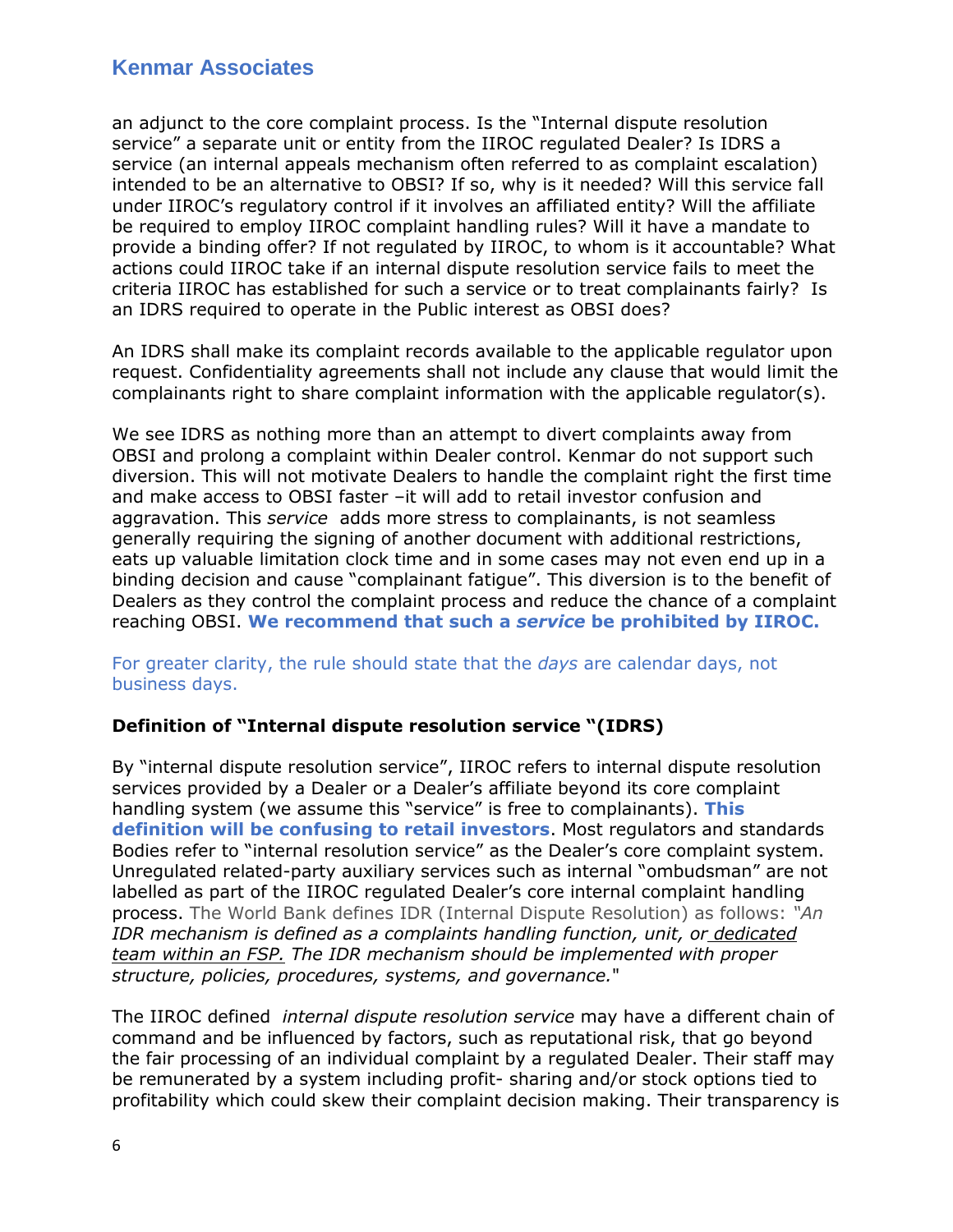poor. In some cases involving Canadian banks, they have no authority to make a binding offer on behalf of the registered Dealer. **We recommend such entities be banned from participating in a Dealer's complaint handling process.**

**If IIROC is unable or unwilling to ban this entity, clear operational criteria should be delineated regarding its operation. The" internal dispute resolution service" should be accountable to IIROC and fall under IIROC cognizance. In other words, we expect the" internal dispute resolution service" to be bound by laws, regulations and rules in the securities sector and to fall under CSA or SRO oversight. If not, the "internal dispute resolution service" should not be permitted to be part of a Dealer's or CSA complaint handling process.** 

**"Material harm"**: On page 5 of the Consultation, reference is made to "material harm". This term is vague. What is material to a person of modest income may not be material to a HNW individual. We recommend that IIROC provide what it believes are examples of "material harm". We assume the term is not limited to financial loss but could include a degradation of credit rating, spousal disharmony, CRA reassessments or fines, mental anguish, physical illness and the like.

**3721. Records of an internal investigation:** The retention period for these records should be delineated. A period of 7 years is not uncommon.

**1.23 Communication of dispute resolution services :** *In addition, we propose prohibiting the use of any misleading terms, including the term "ombudsman" or similar qualifiers, in referring to a Dealer's or a Dealer's affiliate's internal dispute resolution service.*

We agree with the prohibition on misleading nomenclature but that is not adequate. It is our firm conviction that the internal dispute resolution step in the Dealer complaint process is inherently prone to misuse and abuse, in particular because it gives investment dealers an incentive to reject complaints at the first step on the basis that only a relatively small number of complainants will persevere and the Dealer then has a second chance to rectify any shortcomings or, more likely, again provide an unsatisfactory offer. The internal "ombudsman" (IDRS or whatever name is chosen for this entity) is neither independent of the Dealer nor is it transparent. It adds a barrier to accessing CSA regulated OBSI while the statute of limitation clock continues to run.

Unlike OBSI, these entities do not disclose their loss calculation methodology or how they are governed. In effect, they subvert the CSA regulatory intent to have Dealer's resolve complaints within 90 calendar days or if the client is unhappy with the decision dissatisfied to have direct , unimpeded access to OBSI if they so desire. Dealers should resolve a complaint fairly and thoroughly initially and give clients' access to OBSI if they are dissatisfied with the final response letter. Removing "second chances" will incent Dealers to assess the complaint fairly the first time around.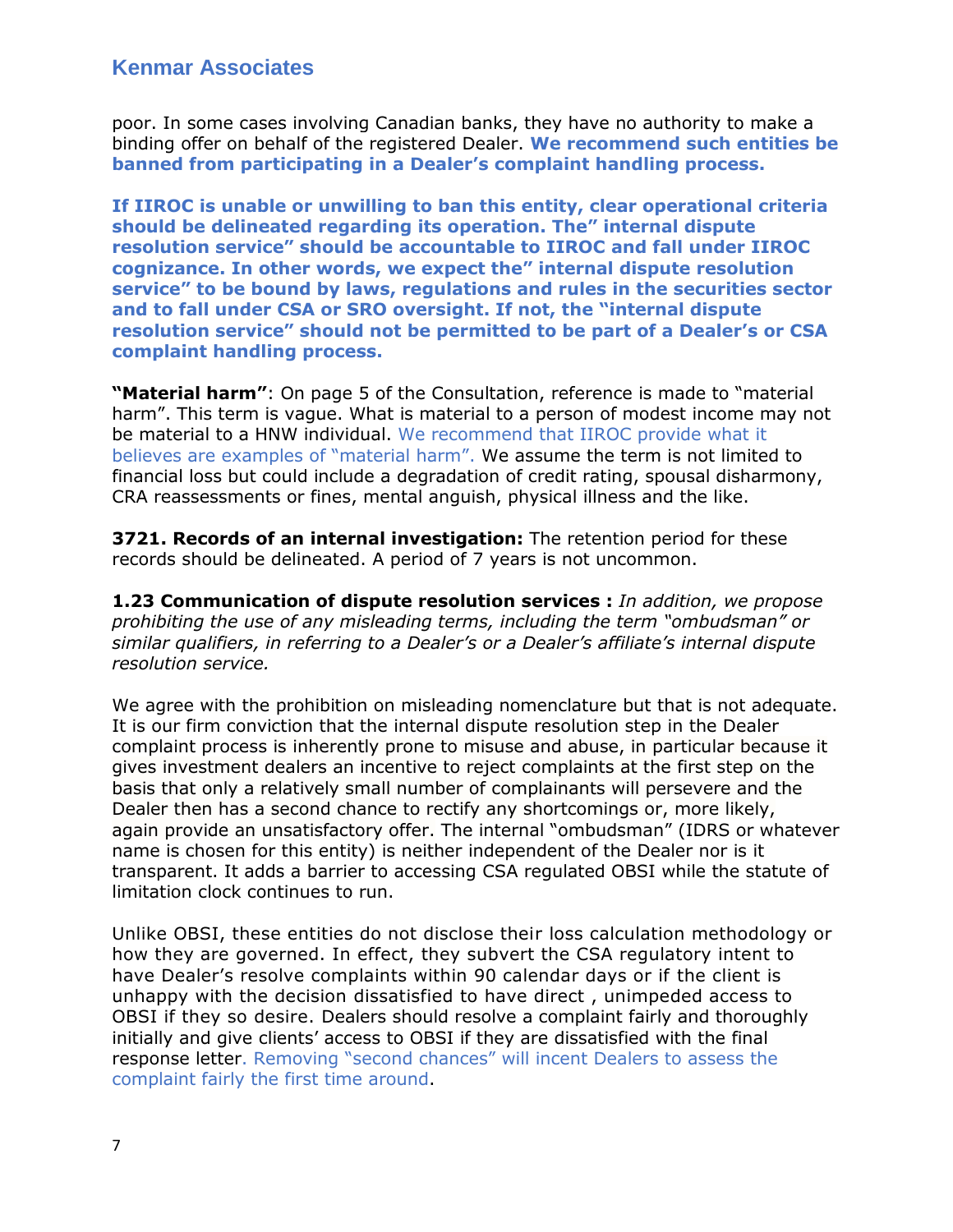**3.1 Removing Information Sharing Prohibition**: We definitely support elimination of any rule(s) that creates friction in exchanging information with OBSI, the exclusive national financial dispute resolution service for the securities sector. Less constrained OBSI-IIROC information sharing will lead to improved compliance, stronger and more timely enforcement and better policies and regulations.

The Proposed Rule 9500 Amendments if passed will allow IIROC to obtain Dealerspecific and client-specific information, on a case-by case basis. IIROC would know for which client complaints Dealers chose to low-ball clients. (offer less that what OBSI recommended). **The key point here for us is for IIROC to describe what it will do with that information.** If, for instance, low-ball settlements are investigated by IIROC, there is real value of the information sharing.

**3.4 Employees:** *Employees would also be required to obtain their Dealer's written consent before entering into a settlement agreement.* There is a potential for abuse of authority here .It is conceivable that the Firm might deny consent for fear that the settlement might implicate the Firm or cause reputational damage. The net effect could be obstruction of a fair and reasonable settlement agreement. Dealers shall not unreasonably deny consent.

**1201 Definitions** *(2) The following terms have the meanings set out when used in the IIROC requirements: . . . "approved ombudsman service" An ombudsman service approved by the Board in accordance with subsection 9503(1):* Despite its name, OBSI is a dispute resolution service, not an ombudsman service. The 2016 Independent Review report made this very clear. The FCAC refer to OBSI as an ECB, not an ombudsman. The Ontario Task force on securities modernization said "*Provide the OSC with the authority to designate a dispute resolution services (DRS) organization that would have the power to issue binding decisions"*. It would therefore be misleading to utilize the *ombudsman* characterization in IIROC rules.

There are some other points worth mentioning. The CSA requires IIROC Dealers to utilize OBSI- approval by the IIROC Board is NOT required. Further, as written, the oblique wording creates the impression that there is pre-planning for the eventual replacement of OBSI at a future date. Investor advocates will never forget the endrun several Firms utilized in an attempt a decade ago to extinguish OBSI. See *OBSI dodges RBC, TD, Manulife bullet for now* [https://financialpost.com/news/fp](https://financialpost.com/news/fp-street/obsi-dodges-rbc-td-manulife-bullet-for-now)[street/obsi-dodges-rbc-td-manulife-bullet-for-now](https://financialpost.com/news/fp-street/obsi-dodges-rbc-td-manulife-bullet-for-now) Removing the term *approved ombudsman service* would alleviate our fears. Just say **Ombudsman for Banking Services and Investments** with a show of respect.

**3711. Reporting by a Dealer Member to IIROC:** *A Dealer Member must report to IIROC, using the method approved by IIROC, as soon as possible or at the latest within 20 business days from the date on which an internal investigation is completed, a detailed description of the internal investigation conducted under section 3720 and its results.* Twenty days seems like a long time to us in the information age.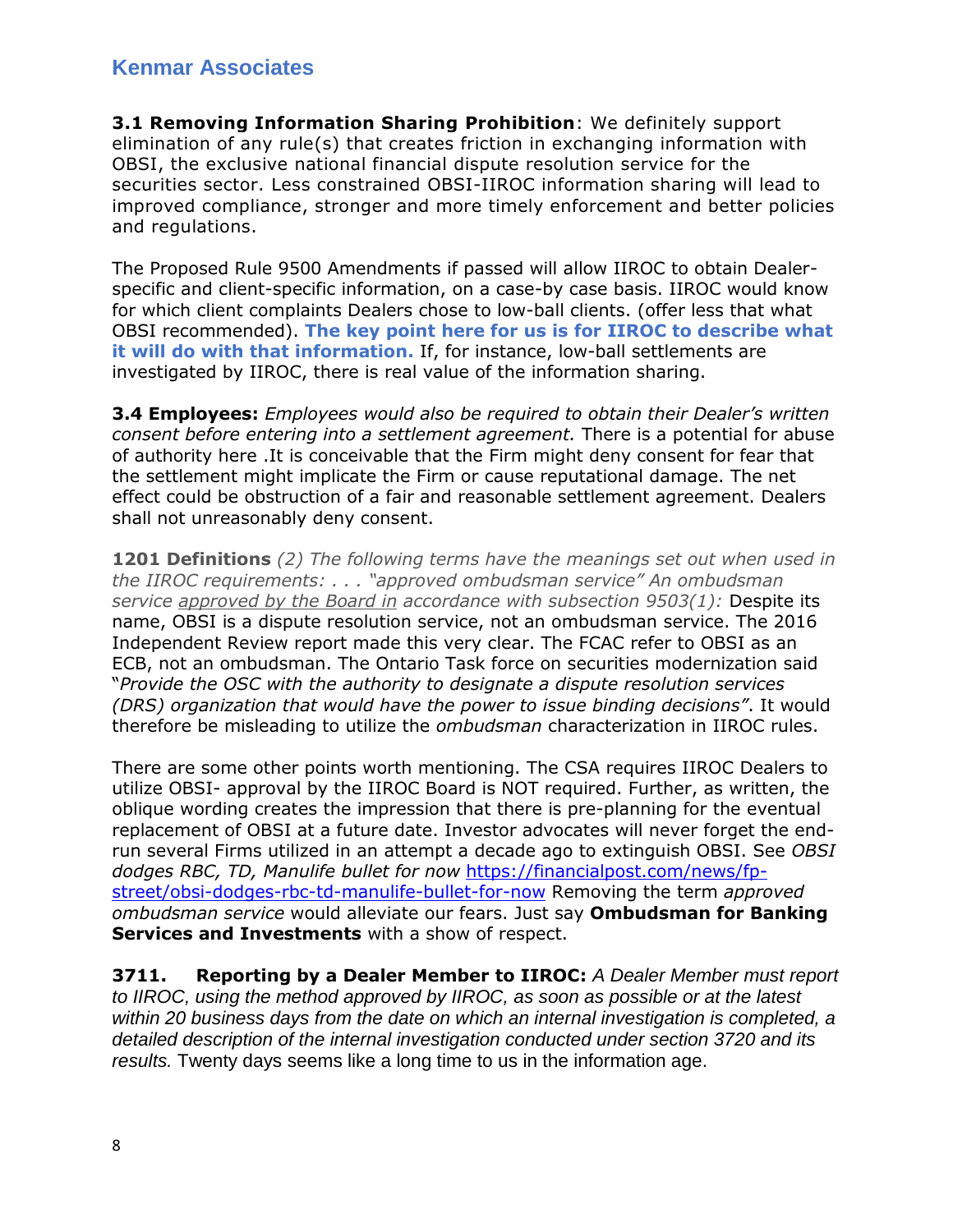**3712. Failure to report** : *Failure to report within the timelines set out in sections 3710 and 3711, may result in IIROC imposing an administrative fee, or other penalties that are permitted under IIROC requirements, against the Dealer Member or, where applicable, the Approved Person*. We expect that where there is a pattern of deficient reporting that IIROC will need more tools than an administrative fee or penalty e.g. enforcement action to address the noncompliance.

**3770. Client complaints (1)**: *A Dealer Member must maintain a copy of each client complaints file in a central and readily accessible place for a period of two years from the date of receipt of a client complaint*. We do not believe two years is adequate. It can take well over two years for some complex complaints to progress through Canada's convoluted complaint system. If the case proceeds to civil litigation, these files could be relied upon as evidence. In any event, the retention period should be measured from the time the Dealer closed the complaint file not from the date the complaint was received.

**9504.** *Dealer Members must provide information to ombudsman service*: **We recommend adding that the requested information must be provided to OBSI completely, expeditiously and without undue delay.** One of the major reasons for OBSI's extended cycle time is the failure by Dealers to promptly and completely respond to OBSI information requests.

In its comment letter to the Ontario Task force on securities modernization, OBSI made it clear. It said: *"Inadequate powers to secure redress for investors can also lead to inefficient and unnecessarily protracted facilitated settlement processes. We have observed that for some firms, the perceived lack of serious consequence leads to disengagement or minimal engagement in our investigative and settlement processes."* The lack of a binding decision for OBSI obviously impacts Dealer behaviour and cooperation. This is one reason why we are driving for a more demanding IIROC complaint handling rule.

**Whistleblowing program**: As a result of these proposed amendments, IIROC may wish to consider amendments to its whistleblowing program and increased promotion of the OSC program which includes financial incentives. This could result in more "serious misconduct" cases being exposed earlier and being easier to prosecute.

#### **Specific comments on Retail Client Complaint handling Part E**

One indicator of an industry's integrity and the consequent trust that it engenders is how it handles complaints. One of the characteristics that distinguishes excellent Firms is how they handle, and even encourage, customer complaints to improve core processes while resolving individual complaints. Effective complaint handling is fundamental to the provision of a quality service. The financial and non-financial consequences of unfair complaint handling on retail investors, especially seniors and the most vulnerable, can be life-altering. Investor trust is of paramount concern in the financial services industry, where broad public participation is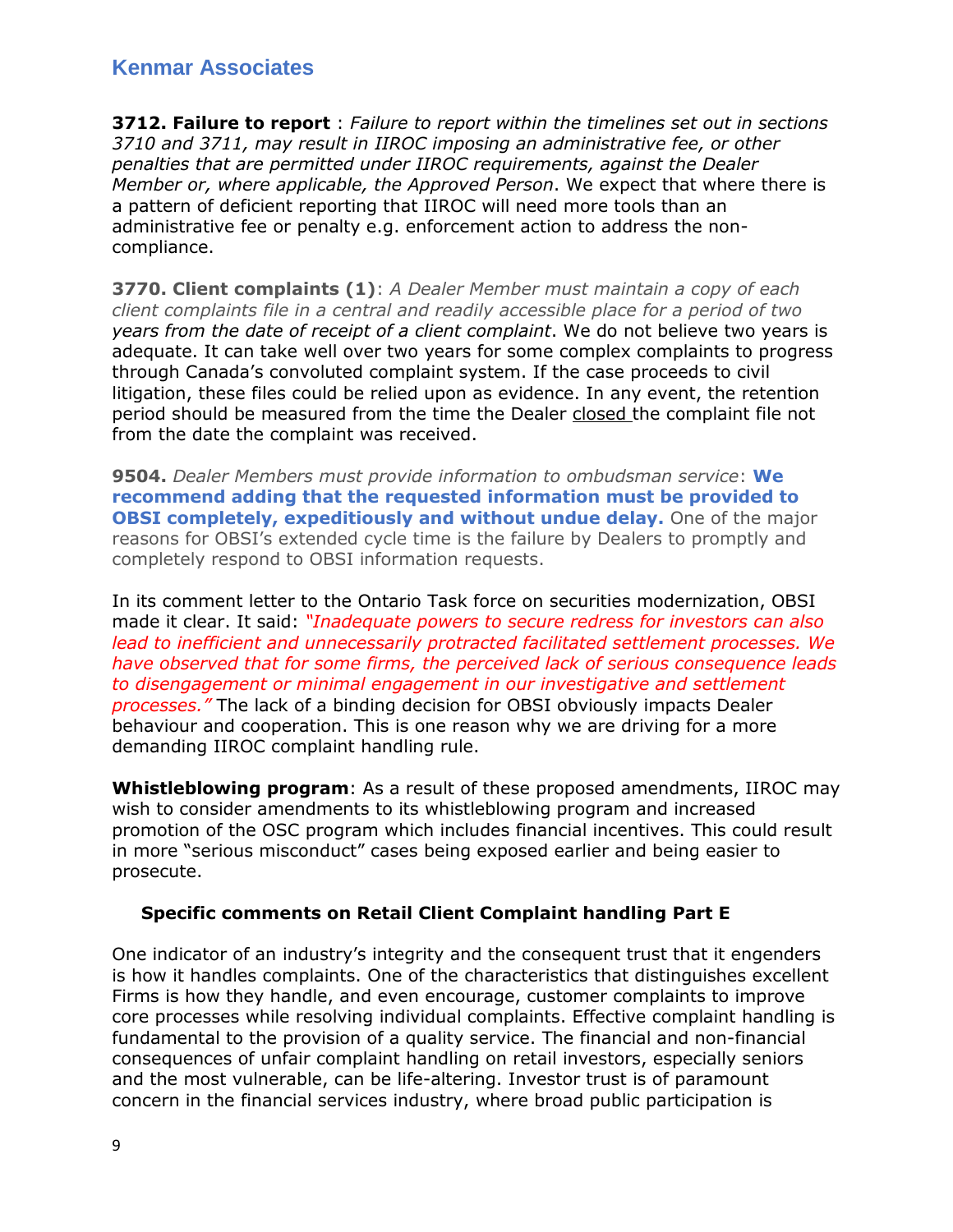necessary for the proper functioning of the market. Kenmar are of the conviction that complaint handling is more than a regulatory issue- it is a socio-economic issue.

The prevailing complaint process is complex, intimidating, frustrating, burdensome and stressful. In too many cases, it is adversarial with lawyers dominating the process. To understand the challenges clients face take a read of The Complaints Process for Retail Investments in Canada: A Handbook for Investors [https://learninghub.prospercanada.org/knowledge/the-complaints-process-for](https://learninghub.prospercanada.org/knowledge/the-complaints-process-for-retail-investments-in-canada-a-handbook-for-investors/)[retail-investments-in-canada-a-handbook-for-investors/](https://learninghub.prospercanada.org/knowledge/the-complaints-process-for-retail-investments-in-canada-a-handbook-for-investors/) This has to change and this consultation provides an opportunity for major reform.



### **An effective complaint system**

Since COVID-19, financial consumers in Canada are ever more fragile, and losses are felt ever more deeply. Confidence in structures like financial institutions and government are fading and worn. OBSI has more cases than it ever has - including during the 2008-2009 crisis. Deficient complaint handling is unduly harming retirement savings and children education funds. Now is the time for IIROC to do the socially-responsible thing and provide a world class retail client complaint handling rule.

We are surprised that this consultation is put forward without the provision of background material on the current state of Dealer complaint handling. If the information is available it should be provided to commenters. The absence of this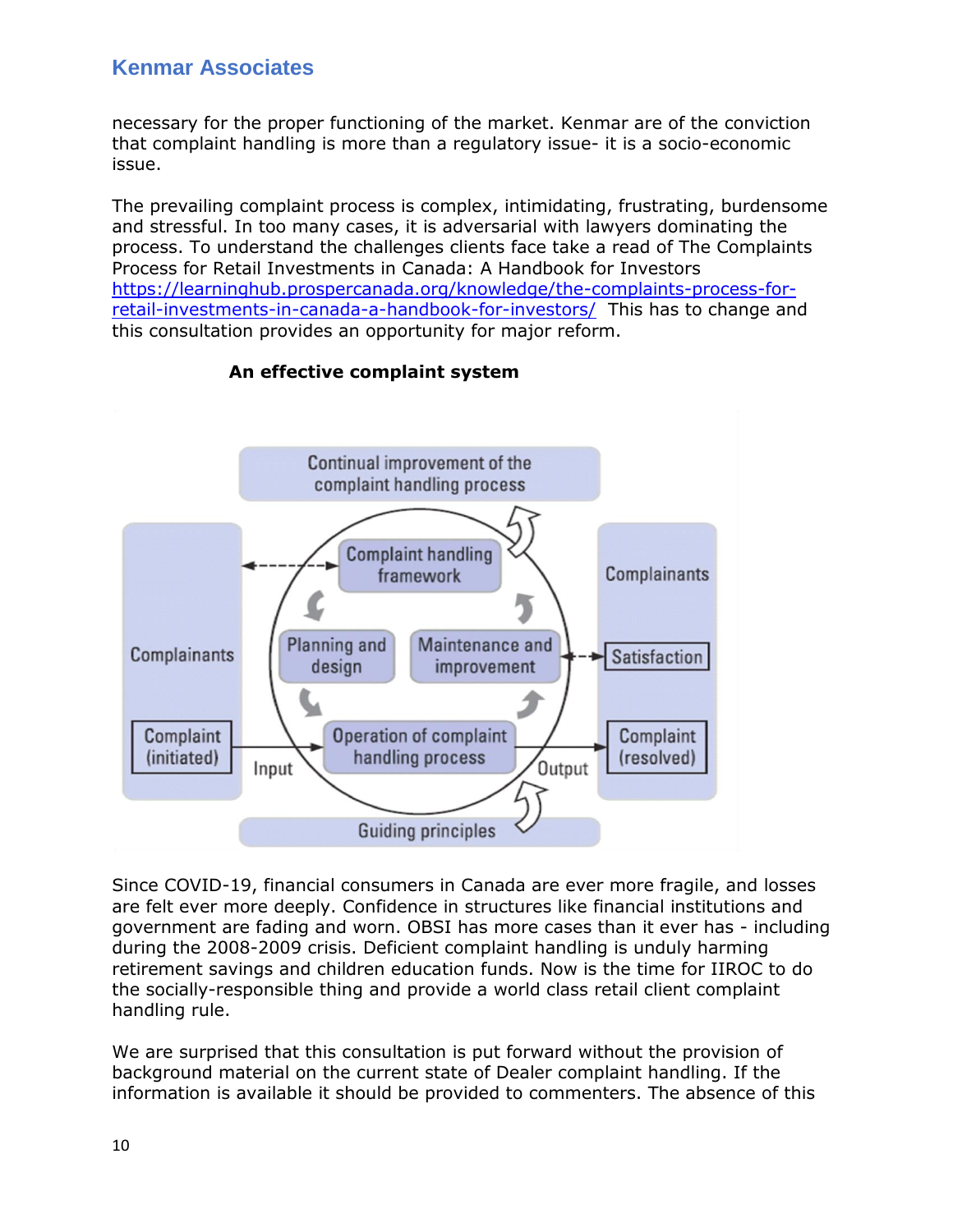transparency makes it difficult to assess the robustness of the proposals in resolving identified complaint handling issues. See Thematic review: Complaint handling:<https://www.fca.org.uk/publication/thematic-reviews/tr14-18.pdf> or the FCAC Report on bank complaint handling as examples. We were not surprised to observe that the FCAC findings match our experiences applicable to bank-owned Dealers. An organization's culture finds its way through the processes it utilizes to interact with consumers.

**Guiding Principles:** The consultation paper does not reveal the guiding principles IIROC used in formulating the rule. **We recommend that the proposed complaint handling rule include a declaration of core principles that were used in its development. International best practices should be utilized.** See ISO 10002 *Guidelines for complaints handling in Organizations* for an example of such an articulation and Complaints Resolution: Policy Framework and Best Practices | Financial Services Regulatory Authority of Ontario[.https://www.fsrao.ca/complaints-resolution-policy-framework-and-best](https://www.fsrao.ca/complaints-resolution-policy-framework-and-best-)practices.

**Fairness** must be a guiding principle. Fairness encompasses a lot more than procedural fairness. Fairness encompasses all the policies, procedures, practices and direct contact processes that level the playing field between the individual complainant and a Bank. For example, access fairness should recognize different cultures, people with disabilities, the elderly/ vulnerable clients and the sociallydisadvantaged. A complaint process that is not consumer-friendly across the spectrum risks shutting out vulnerable/low income clients and minority groups. See *Ethical fairness in financial services complaint handling* <https://dl101.zlibcdn.com/dtoken/79022a604a65da967d02281dd5843ad2> and Fairness and The Assumptions of Economics https://www.researchgate.net/publication/24102966 Fairness\_and The Assumptio [ns\\_of\\_Economics](https://www.researchgate.net/publication/24102966_Fairness_and_The_Assumptions_of_Economics)

In its publication, **Seniors Strategy**, the OSC proposed a strategy that is inclusive, social and responsive (three guiding principles**). We strongly recommend including inclusivity as a guiding principle to ensure that the interests of all investors are equally represented.**

Providing guiding principles and a framework will assist Dealers in their development of effective client complaint handling policies, procedures and practices and help IIROC compliance in assessing the quality of Dealer complaint handling rules.

**3702. Definitions:** *"complaint" Any oral or written expression of dissatisfaction with a current or former Dealer Member*, *Approved Person* or *employee.* We do not disagree with this broad definition .In actual fact, it is client dissatisfaction with the actions, service(s) or products provided by the Dealer and/or Approved person, not dissatisfaction with the Dealer or Approved Person per se. Generally, this means that a client alleges that they have suffered (or may suffer) financial loss, distress or inconvenience as a result of a Dealer's actions or inactions. That would include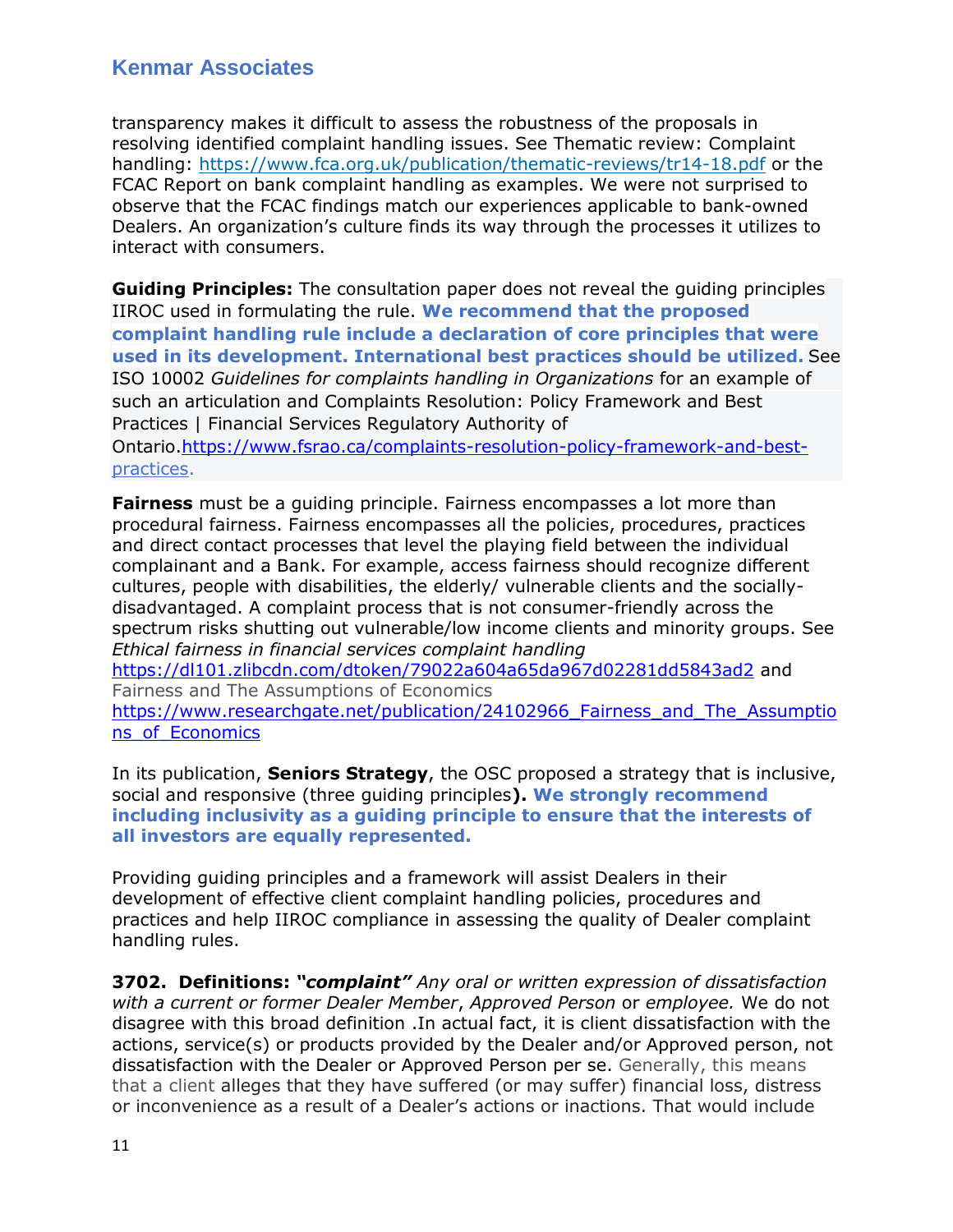Off-book transactions as well unless the client was aware the transactions were offbook. The broad definition would also include complaints about Dealer service, transfer times, fee structures, reporting, behaviour, disclosure shortcomings, marketing, advertising, poor complaint handling and the like. We agree that all complaints, even "minor" ones should be responded to. Kenmar appreciate that certain enumerated complaints that have additional complaints handling requirements like the performance a reasonable supervisor's investigation would receive more focussed attention.

NOTE: International standard ISO 10002–2006 defines a **complaint**: *An expression of dissatisfaction made to an organization, related to its products or services, or the complaints handling process itself, where a response or resolution is explicitly or implicitly expected.*

Congruence with OBSI's definition of *complaint* is desirable.

**3750. Retail client complaints** (1) A *Dealer Member must document and, in a manner that a reasonable retail client would consider effective, fair and expeditious, respond to each retail client complaint made to the Dealer Member about any product or service offered by the Dealer Member or the Dealer Member's Approved Person or employee.* **This description of the required Dealer complaint system is totally unacceptable and inconsistent with modern thinking about socially responsible retail investor complaint handling.** There is no academic or empirical research or precedent supporting such an abusive complaint resolution approach. Retail investors typically have little knowledge of applicable securities laws, Dealer complaint systems, CSA/IIROC complaint handling rules or industry jargon that would empower them to be "reasonable". In many cases, complainants suffer from vulnerabilities that impair their ability to judge the fairness of a Dealer response letter. The information asymmetry is huge relative to the Dealer. Retail investors should not have to be familiar with securities laws so they can be "reasonable" complainants.

Even if retail complainants had this detailed knowledge, the onus should be on the Dealer to establish and implement a fair client complaint resolution system.

**IIROC should delete this text in its entirety and replace it with socially responsible text.** A benchmark here might be ASIC's Guide *RG 271 Internal dispute resolution* [https://asic.gov.au/regulatory-resources/find-a](https://asic.gov.au/regulatory-resources/find-a-document/regulatory-guides/rg-271-internal-dispute-resolution/)[document/regulatory-guides/rg-271-internal-dispute-resolution/](https://asic.gov.au/regulatory-resources/find-a-document/regulatory-guides/rg-271-internal-dispute-resolution/)

Dealers must implement a complaint resolution system that consists of internal dispute resolution procedures that meets (a) the standards of applicable securities laws/regulations/rules, (b) this proposed Rule and (c) the criteria for continued membership in IIROC. It's as simple as that.

(2) *A Dealer Member must establish and maintain policies and procedures to deal effectively, fairly and expeditiously with retail client complaints.* **The policies and procedures must be congruent with the Dealer's Ethics Policy. As noted herein,**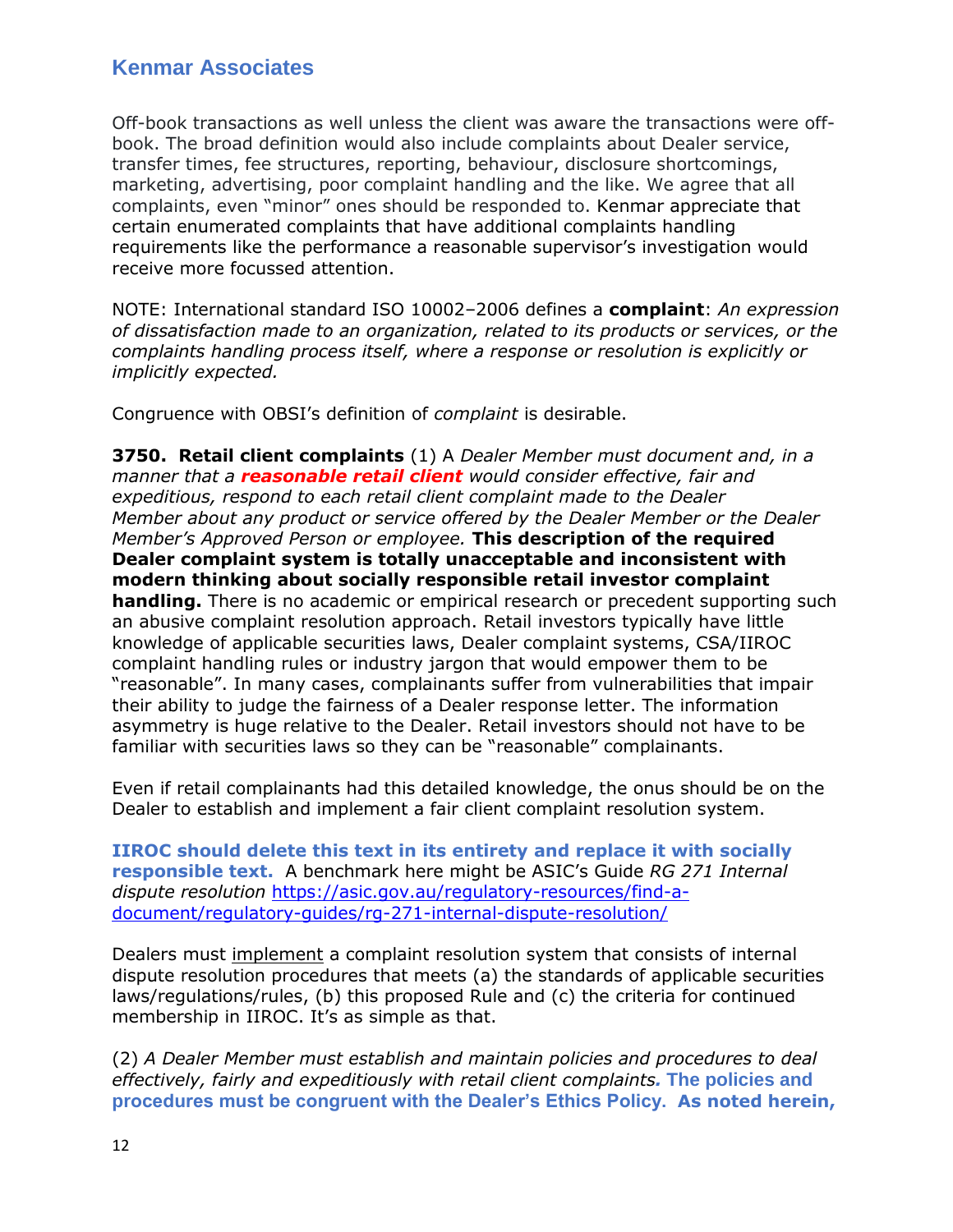#### **there should be a specific delineated requirement to put the client's interests above the interests of the Dealer in the handling of complaints.**

We have also noted that certain qualifications regarding how complaints are to be handled by Dealers have been incorporated into the proposed IIROC rule in a curious way that reflects indirect regulation. That is, certain provisions similar to those in the U.K. Financial Conduct Authority (FCA) complaint handling rules have been incorporated into a requirement that Member firms should develop policies and procedures having certain features. Hence , while the FCA complaint handling rule directly mandates certain conduct e.g. that firms must investigate complaints "competently ,diligently and impartially ",the IIROC rule specifies only that Member firms must have in place policies and procedures to deal effectively, fairly and expeditiously with client complaints . **For greater certainty and clarity, Kenmar recommend that the requirements require definitive action, not just the presence of policies and procedures.** 

**3752. Handling client complaints** (1) *Complaints must be handled by supervisory or compliance staff and a copy of the complaint must be filed with the compliance department or function (or the equivalent) of the Dealer Member.* We question whether supervisory staff are sufficiently unbiased to review complaints against the staff they are paid to supervise especially if their compensation is dependent on the sales "production" of the staff .This relationship creates a material conflict-of-interests. Also, they must have the time available to thoroughly review each complaint within the 90 day timeline. In addition, they would need to be formally trained in complaint handling and be qualified by nature in strong interpersonal relationship skills. **We recommend that IIROC review international best practices for complaint handlers.**

(3) The *Dealer Member must appoint an individual to act as the designated complaints officer* [DCO]*. The individual must have the requisite experience and authority to oversee the complaint-handling process and to act as a liaison with IIROC*. **We recommend adding that the DCO must be an employee of the Dealer, not be compensated in a manner that could skew her/ his complaint decision making, be independent and have the mandate to make settlement offers that are binding on behalf of the registered Dealer.** We feel it is vital that IIROC be more prescriptive regarding the nature, scope and accountability of this critical person's authority.

**3753. Complaint policies and procedures** If a *Dealer Member* determines that the number or severity of *complaints* is significant, or when a *Dealer Member* detects frequent and repetitive *complaints made with respect to the same or similar matters which may on a cumulative basis indicate a serious problem, the Dealer Member must:*

- *review its internal procedures and practices,*
- *ascertain the scope and severity of client detriment that might have arisen,*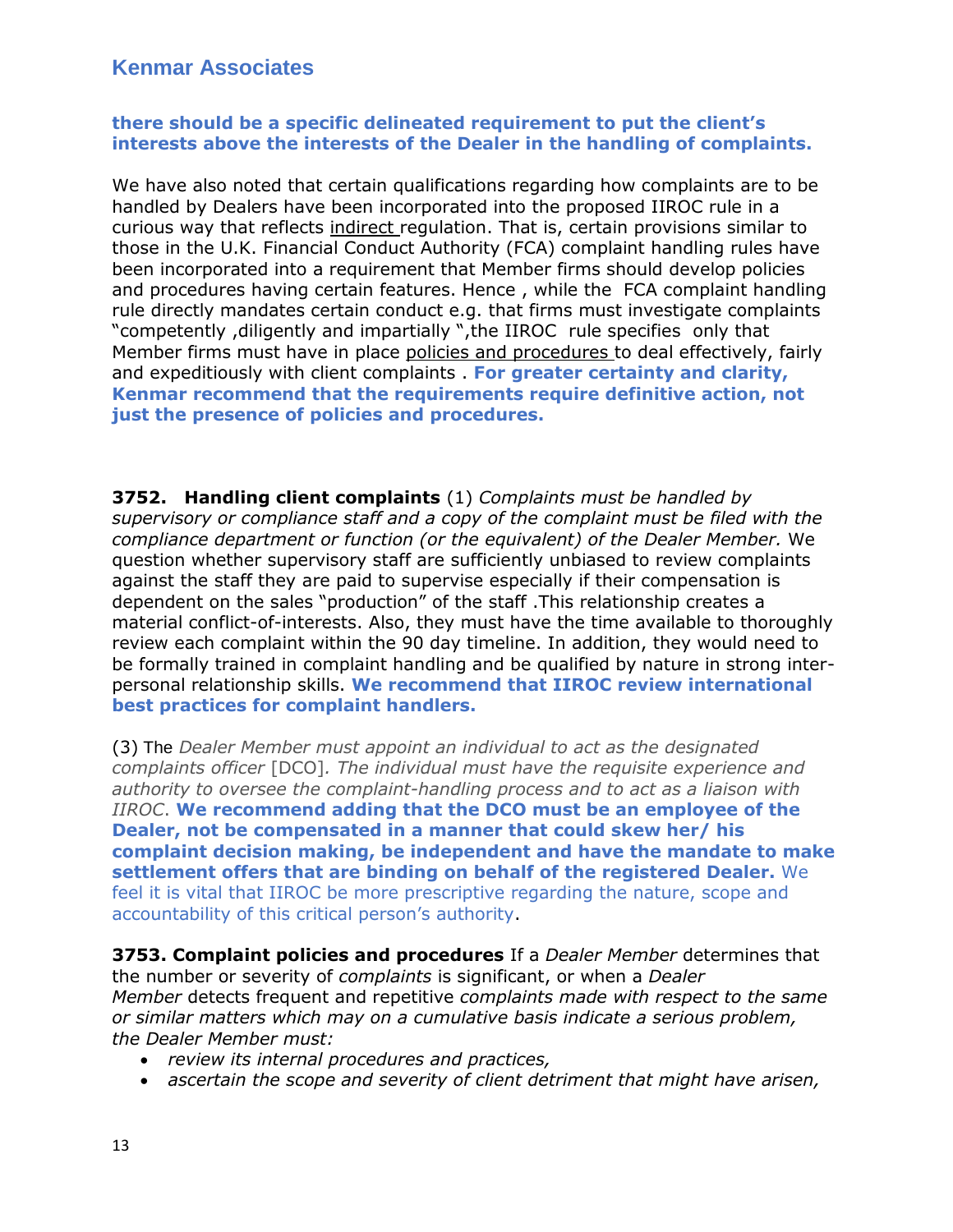- *consider whether it is fair and reasonable for the Dealer Member to undertake proactively a redress or remediation exercise, and*
- *ensure recommendations to remedy the problem are submitted to the appropriate management level.*

This latter provision does not bring closure to a systemic issue. It leaves the recommendation sitting in someone's in-basket. An open loop. **There must be an explicit requirement placed on management to act on the recommendations if the recommendations are found to be fair and reasonable.**

A Dealer must put in place appropriate management controls and take appropriate actions to ensure that in handling complaints it identifies and remedies any recurring or systemic problems, for example, by:

(1) analyzing the causes of individual complaint so as to identify root causes common to types of complaint;

(2) assessing whether such root causes may also affect other processes or products, including those not directly complained of; and

(3) correcting, as required, such root causes.

The types of systemic issues we commonly see include, but are not limited to:

- Numerous complaints about the same issue
- Unsuitable DSC sales ( will finally be resolved with June ban on DSC)
- A flawed, unclear or missing regulation, policy or rule
- Outdated or inaccurate KYC information
- A deficient KYC process/ form, tick the box approach
- Adulteration of documents after client signature, signature forgery
- Disclosure document that is not clear or is misleading
- Inaccurate formula for calculating fees
- Poorly trained or supervised staff
- Flawed risk tolerance questionnaires
- Misleading sales materials / social media content
- A procedure or form that does not comply with applicable rules/legal **requirements**
- Poorly worded, biased final complaint response letters
- Unfair complaint settlement offers
- Misdirecting retail clients to internal " ombudsman"

In the past we reported these issues but they were not always met with robust and prompt regulatory action. A prime example was the collection by discount brokers of mutual fund trailing commissions for personalized advice that the Dealer was unable to, and did not, provide. Investor harm amounted to billions of dollars over the past decade. It took well over a decade for regulators to ban this harmful practice. This has to change under any new complaint management system.

It is essential for the Dealer to have sufficiently granular management information on the complaint caseload and to be able to conduct root cause analysis to identify whether there are systemic issues that need to be addressed. From such regular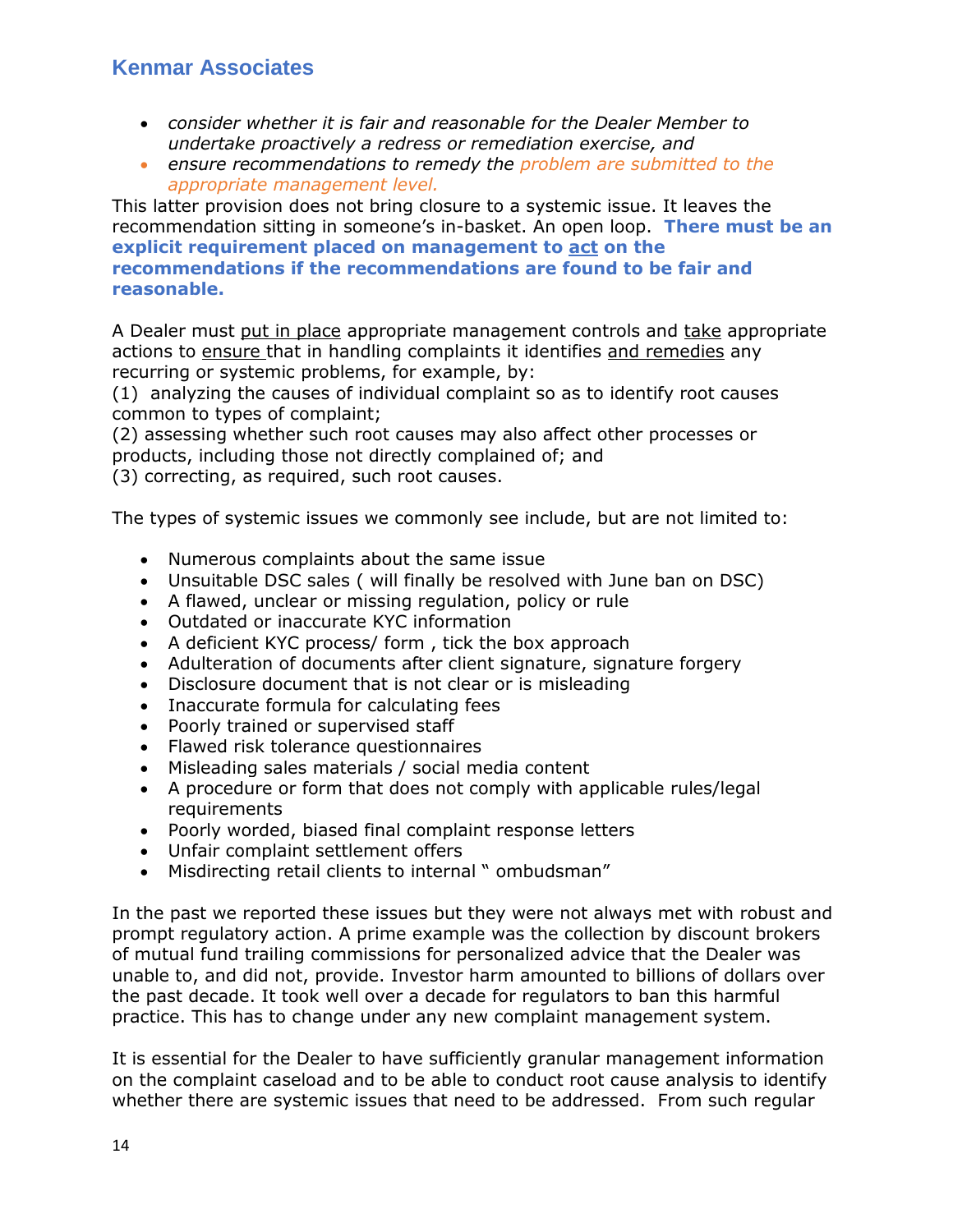reviews, it becomes possible to consider whether there are mitigations that a Dealer should put in place.

**3754. Disclosure of complaint handling procedures** *(2) A* Dealer Member *must make available on its website a written summary of the* Dealer Member's complaint*-handling procedures*. Add that the Dealer Complaint handling process information should be easily accessible on the Dealer's website. We also recommend that a condition for IIROC membership should be that the Dealer Member have a functioning website, a reasonable obligation in the year 2022.

**3755. Complaint acknowledgement letter** (1) The *Dealer Member* must send an acknowledgement letter to the complainant within five *business days* of receipt of a *complaint*. **We recommend this wording:** A Dealer Member must send a written acknowledgement of a complaint to the complainant within five business days of its receipt, giving the name/ job title and contact information of the individual handling the complaint (together with details of the Dealer' Member's complaint handling procedures).

As most retail investors have difficulty framing a complaint in the proper way, we expect complaint handlers to consider the true nature of the complaint beyond the complainant's wording.

Each acknowledgement letter should assign a unique tracking number for reference by the complainant when interacting with the Dealer.

**3756. Response to client complaints:** (3) *The substantive response letter must be written in plain language and be in a format readily accessible and understandable by the complainant.* **We recommend the following alternative wording:** *The substantive response letter must be written in plain language and in sufficient detail to permit the complainant sufficient information to make an informed assessment of the letter.*

In our experience, most "substantive response letters" do not provide the complainant sufficient information to make an informed decision on the Dealer's response. Explanations should be adequate and reasonable, seek to expose the background, context and reasons, cover why procedures were used in the way they were and include a rationale for the decision.

As a minimum, the response letter should provide a clear statement of facts, the rationale, the rules/principles and standards applied to the decision, the documents, files and records used in the analysis, and the basis behind the method of calculation if restitution is offered. Any and all time-line constraints should be defined and the entire communication should be in plain language, free of acronyms, industry jargon and legalese. **There should be requirement to put (a) the client's interests above the interests of the Dealer in the handling of complaints as required and (b) that Dealer's resolve material conflictsof-interest inherent in the complaints process in the client's best interest.**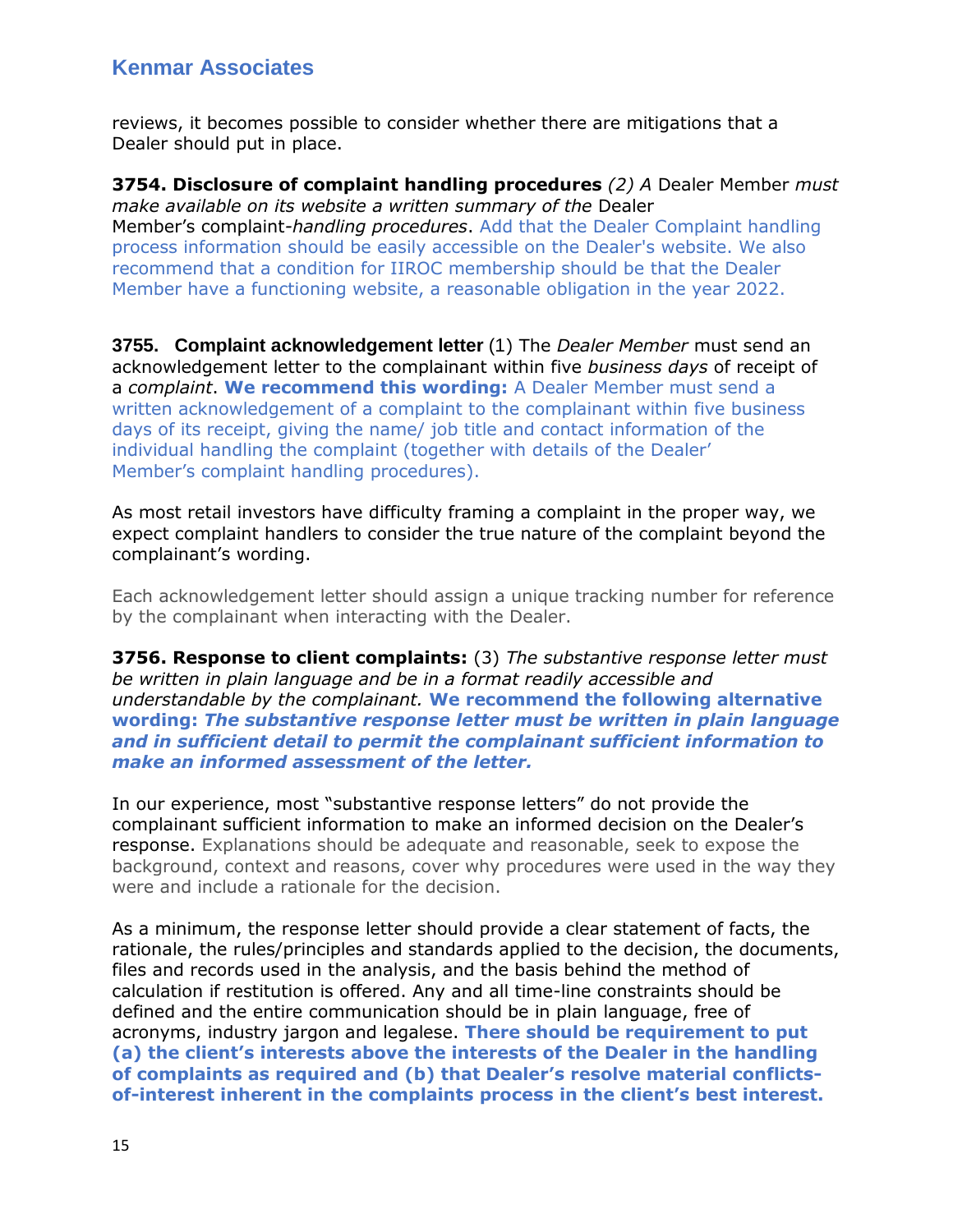Dealers should consider, for each complaint, whether the investors' ' outcome and experience demonstrates that the Dealer has really put the interests of consumers first. Inadequate application of good judgement – and the principle of treating customers fairly – can lead to poor outcomes.

Additionally, the Dealer should give the complainant a reasonable time to respond, say 30 days. IIROC should issue Guidance to elaborate on its empirical client research findings re quality of complaint letters.

See our complaint handling Checklist for factors we consider important for Dealer complaint responses. *Was your complaint handled fairly?* [http://www.canadianfundwatch.com/2015/02/checklist-was-your-complaint](http://www.canadianfundwatch.com/2015/02/checklist-was-your-complaint-handled.html)[handled.html](http://www.canadianfundwatch.com/2015/02/checklist-was-your-complaint-handled.html)

*(5) A* Dealer Member *must send a substantive response letter to each complainant as soon as possible and not later than 90 days from the date they received the* complaint *subject to the following.* Three months appears to us to be very generous for the vast majority of complaints if Dealers are properly staffed and have modern functioning systems in place. **We recommend that IIROC benchmark the 90 calendar day Dealer requirement against international standards and reduce the standard accordingly.** We note that the FCAC has recently reduced bank complaint cycle time to 56 calendar days from 90 and that the AMF's complaint handling proposal reduces the cycle time for a Dealer response to 60 calendar days from 90.

(5)(c) *the Dealer Member must inform IIROC if the Dealer Member is unable to meet the 90-day time line and must provide reasons for the delay.* The client should also be informed that she/he can proceed to OBSI at this point and not have to wait further for a response from the Dealer. We recommend clarifying that *days*  are calendar days.

**3759. Communication of internal dispute resolution service options** (3) (a) *a client has 180 days after receiving the* Dealer Member*'s substantive response letter to submit their* complaint *to the* approved ombudsman service It is important for retail clients to be informed that if they voluntarily choose to use a Dealer's "internal dispute resolution service " she/he will have less than 180 calendar days to complain to OBSI as the 180 day time limit begins to apply immediately after receipt of the Dealer's substantive response letter.

We repeat again that (1) we find the IDRS nomenclature very confusing; (2) the IDRS service is redundant and acts as a diversion from OBSI and (3) the IDRS service and its regulation needs to be much better defined and held accountable. If it is not regulated by IIROC and its decisions are not binding on Dealers, the service should NOT be offered to retail clients.

(4) *A Dealer Member's disclosure of the approved ombudsman service must: (i) be equally prominent as the Dealer Member's disclosure of the internal dispute*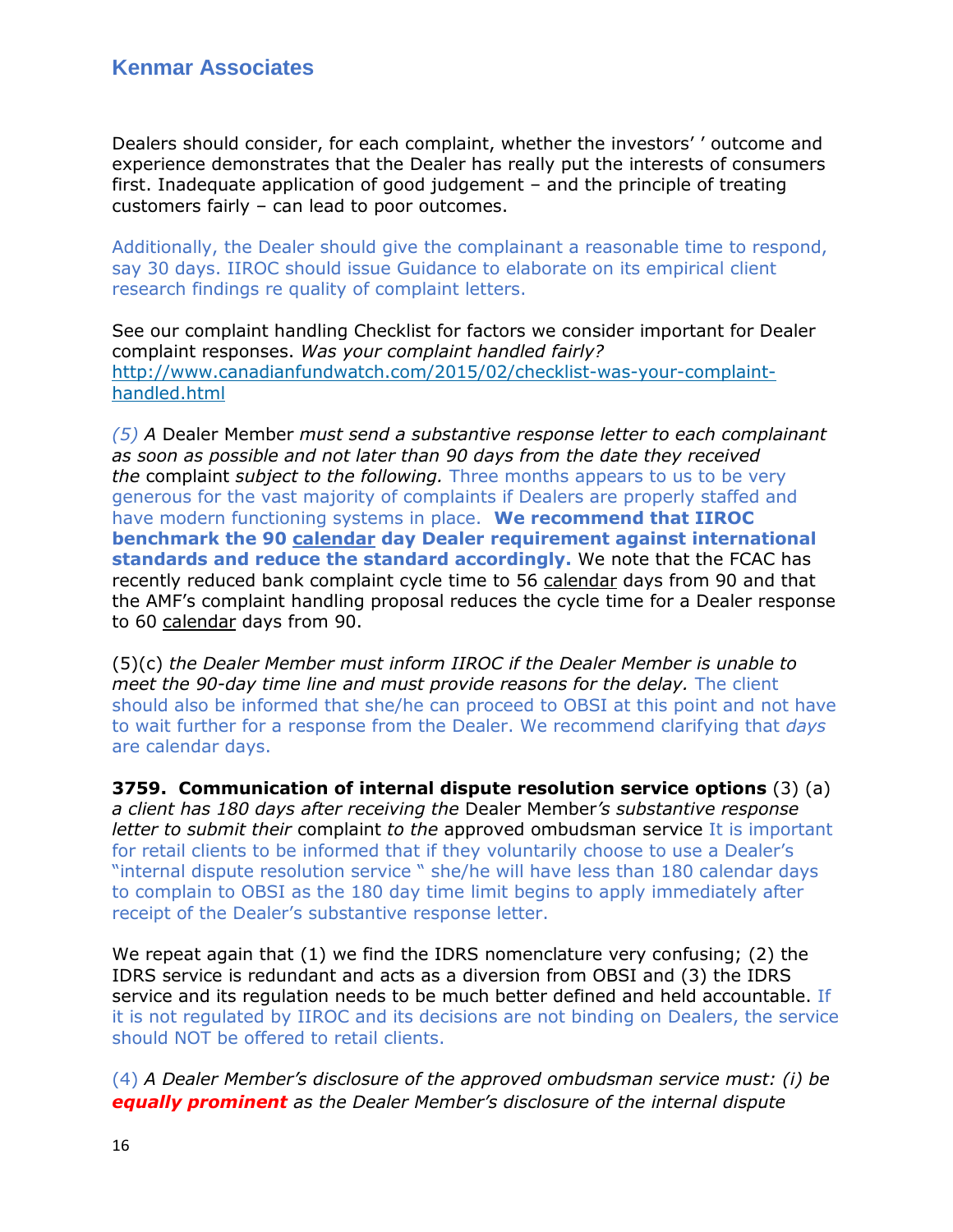*resolution service* We disagree with even mentioning the Dealers IDRS in the final response letter and materially disagree that this entity be given equal prominence with the CSA's independent, approved and monitored OBSI. **We regard this clause as undermining the stature of OBSI while unduly elevating the IDRS stature - Kenmar therefore recommend that subject text be deleted and be replaced with CSA text. Viz** 

#### This **Joint CSA Staff Notice 31-351, IIROC Notice 17-0229, MFDA Bulletin 0736-M - Complying with requirements regarding the Ombudsman for Banking Services and Investments**

[https://www.osc.ca/en/securities-law/instruments-rules-policies/3/31-351/joint](https://www.osc.ca/en/securities-law/instruments-rules-policies/3/31-351/joint-csa-staff-notice-31-351-iiroc-notice-17-0229-mfda-bulletin-0736-m-complying-requirements)[csa-staff-notice-31-351-iiroc-notice-17-0229-mfda-bulletin-0736-m-complying](https://www.osc.ca/en/securities-law/instruments-rules-policies/3/31-351/joint-csa-staff-notice-31-351-iiroc-notice-17-0229-mfda-bulletin-0736-m-complying-requirements)[requirements](https://www.osc.ca/en/securities-law/instruments-rules-policies/3/31-351/joint-csa-staff-notice-31-351-iiroc-notice-17-0229-mfda-bulletin-0736-m-complying-requirements)" is very clear:

"A registered firm **should not make** an alternative independent dispute resolution or mediation service available to a client **at the same time as it makes OBSI available**. Such a parallel offering would not be consistent with the requirement to take reasonable steps to ensure that OBSI will be the independent service that is made available to the client. Except in Québec, we expect that alternative service providers will only be used for purposes of section 13.16 in exceptional circumstances. **"Kenmar recommend that IIROC follow CSA direction in NOT mentioning IDRS in a final response letter.**

**An approved IDRS must have an obligation to cooperate with applicable regulator(s) in complaint investigations.** 

**Communication to Officers of the Dealer**: **We recommend that the complaint handling process policies and procedures provide, at least annually, reports covering the following elements to be made to the Dealer's officers:**

(1) the quantity of client complaints received and processed and the root causes of the complaints;

- (2) the outcomes of the complaints;
- (3) the amount of compensation paid to complainants
- (4) any issues related to the implementation of the complaint handling process

We regard senior executive and management engagement critical to the success of a complaints handling system.

**Access**: Access to the Dealer's complaint system and IDRS should include toll-free telephone, Fax, email and regular mail.

**Use of electronic communication**: The proposed retail client complaint handling Rule should be amended to specifically permit electronic transmission of the response and other key information concerning the complaint upon complainant request/permission.

**Single Point of contact**: Investors' complaint experiences are generally improved when they have one point of contact throughout their complaint. Multiple hand-offs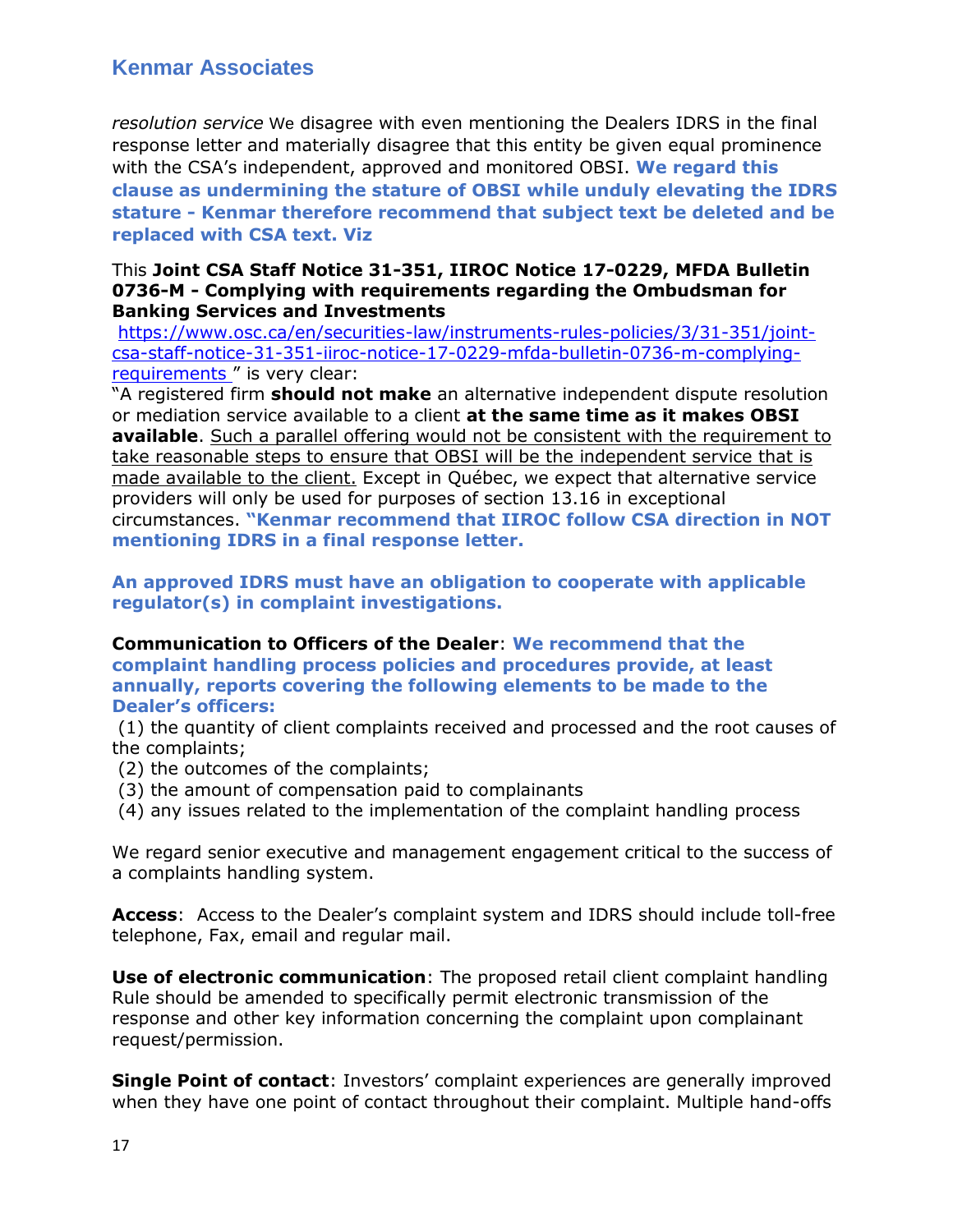within a Dealer can be a source of investor frustration and duplication of effort for the Dealer. We recommend that Guidance make it clear that a single point of contact is preferred throughout the complainant's engagement with the Dealer's complaint handling process.

#### **Complaint handler training**

Dealers should take steps to ensure that all complaint handlers are formally trained and qualified .Complaint handlers need technical skills such as product /service knowledge, understanding of applicable regulations, analytical capability, loss calculation methodology expertise, root cause analysis and the like. They also require soft skills such as the ability to listen, compassion, communication, empathy etc. See *Top 10 skills for handling customer complaints effectively.* [https://www.i-sight.com/resources/top-10-skills-for-handling-customer-complaints](https://www.i-sight.com/resources/top-10-skills-for-handling-customer-complaints-effectively/)[effectively/](https://www.i-sight.com/resources/top-10-skills-for-handling-customer-complaints-effectively/)

**Cooperation with OBSI**: We recommend the proposed complaint handling Rule be amended by adding a specific clause requiring Dealers to cooperate with OBSI complaint investigations in an open, expeditious and constructive manner.

**Responding to rejections of OBSI recommendations**: When a Dealer rejects or refuses an OBSI recommendation, this leaves the complainant frustrated and angry with the regulatory system. In effect, the complaint goes into a regulatory swamp. This is not sound investor protection. **We recommend that IIROC include a requirement that in the event a Dealer rejects an OBSI recommendation, the Dealer should be required to automatically provide a documented explanation to IIROC of the reasons it decided to reject the OBSI recommendation. An alternative would be for IIROC to review the case and take appropriate regulatory action including working with the Dealer to compensate the client if it finds the Dealer's complaint investigation to be flawed and OBSI's to be fair.** 

**Assistance to complainants: We recommend that the amendments include a provision requiring Dealers to assist complainants in framing their complaint and in understanding the complaint handling system.** The assistance should include helping people with language difficulties, interpretation of applicable rules and terminology, explaining consumer rights, define expected timelines, explain statute of limitation constraints, framing of the complaint and revealing resolution alternatives but should not venture an opinion on the merits. Upfront assistance can help keep consumers steer clear of system bear traps and allow them to make more informed decisions.

**Confidentiality Restrictions**: Dealers should not be permitted to impose confidentiality restrictions on clients or a requirement to withdraw a complaint with respect to IIROC or a securities commission, regulatory authority, law-enforcement agency, Privacy commission or other applicable agency as part of a settlement of a complaint.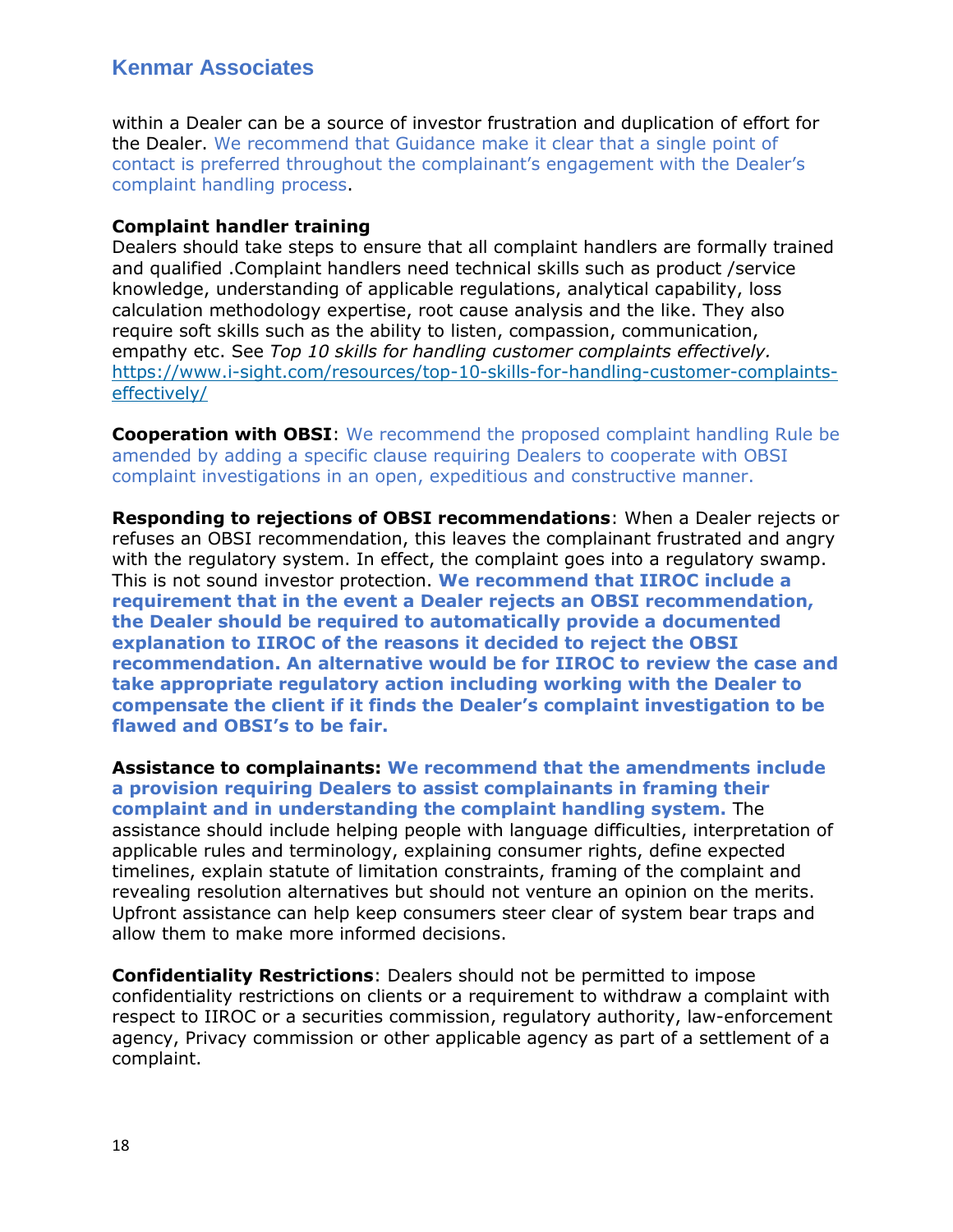**Harmonize investment loss calculation model:** OBSI use an opportunity-loss calculation methodology while most of industry use the book-loss method. Harmonization will cut down on the number of disputes sent to OBSI, be more fair and improve the Dealer –OBSI relationship. **We recommend that IIROC prescribe the opportunity- loss methodology as the standard for its Dealer Members.**

**Disclosure of loss calculation methodology: IROC dealers should be required to publicly post their loss calculation methodology on their website.** This transparency is consistent with the fundamental provisions of dealing fairly, honestly and in good faith with clients and is fully congruent with CFR.

**Handling of Off-book complaints**: We recommend that IIROC clarify that complaints involving off book transactions should be handled by the Dealer as the default position. Unless the Dealer can show that a retail client should have reasonably understood that the transaction was Off-book, or was informed it was off –book, the complaint should be treated as a valid complaint. This position is entirely consistent with basic principles of fair dealing and CFR.

**Communication with law enforcement:** We recommend that the Dealer be required to report all cases of suspected criminal or quasi-criminal acts to law enforcement. This would include fraud, forgery and theft.

**Root cause Analysis (RCA)**: **We recommend that the Dealer complaint process formally require the use of Root Cause Analysis and associated staff training.** See Guidance for Performing Root Cause Analysis (RCA) with Performance Improvement Projects (PIPs) [https://www.cms.gov/medicare/provider-enrollment-and](https://www.cms.gov/medicare/provider-enrollment-and-certification/qapi/downloads/guidanceforrca.pdf)[certification/qapi/downloads/guidanceforrca.pdf](https://www.cms.gov/medicare/provider-enrollment-and-certification/qapi/downloads/guidanceforrca.pdf) See also FCA DISP App 3.4 Root cause analysis <https://www.handbook.fca.org.uk/handbook/DISP/App/3/4.html> **Mandating Root Cause Analysis would lead to earlier identification of systemic issues**.

**Non-financial redress:** The criteria for non-financial loss awards should be made clear. **Kenmar believe IIROC should include non-financial redress as an action resulting from a retail client complaint**. Recommendations for nonfinancial loss awards do not always mean a financial compensation. Clients experience stress, pain, suffering, indirect losses or fines or inconvenience caused by the Dealer's complex or unfair complaint handling process and practices. When applicable, Dealers should be obligated to award clients in non-monetary ways, such as a letter of apology, restoring an account, correcting a credit rating bureau record, or other steps to address the Dealer's errors or negligence. Non-financial loss awards are especially important for seniors and vulnerable clients.

**Enforcement** In order for this proposed rule to have an impact, IIROC must commit resources sufficient to monitor compliance and enforce the rule. IIROC do not have a track record of enforcing rule 2500B - we are of the view that it is this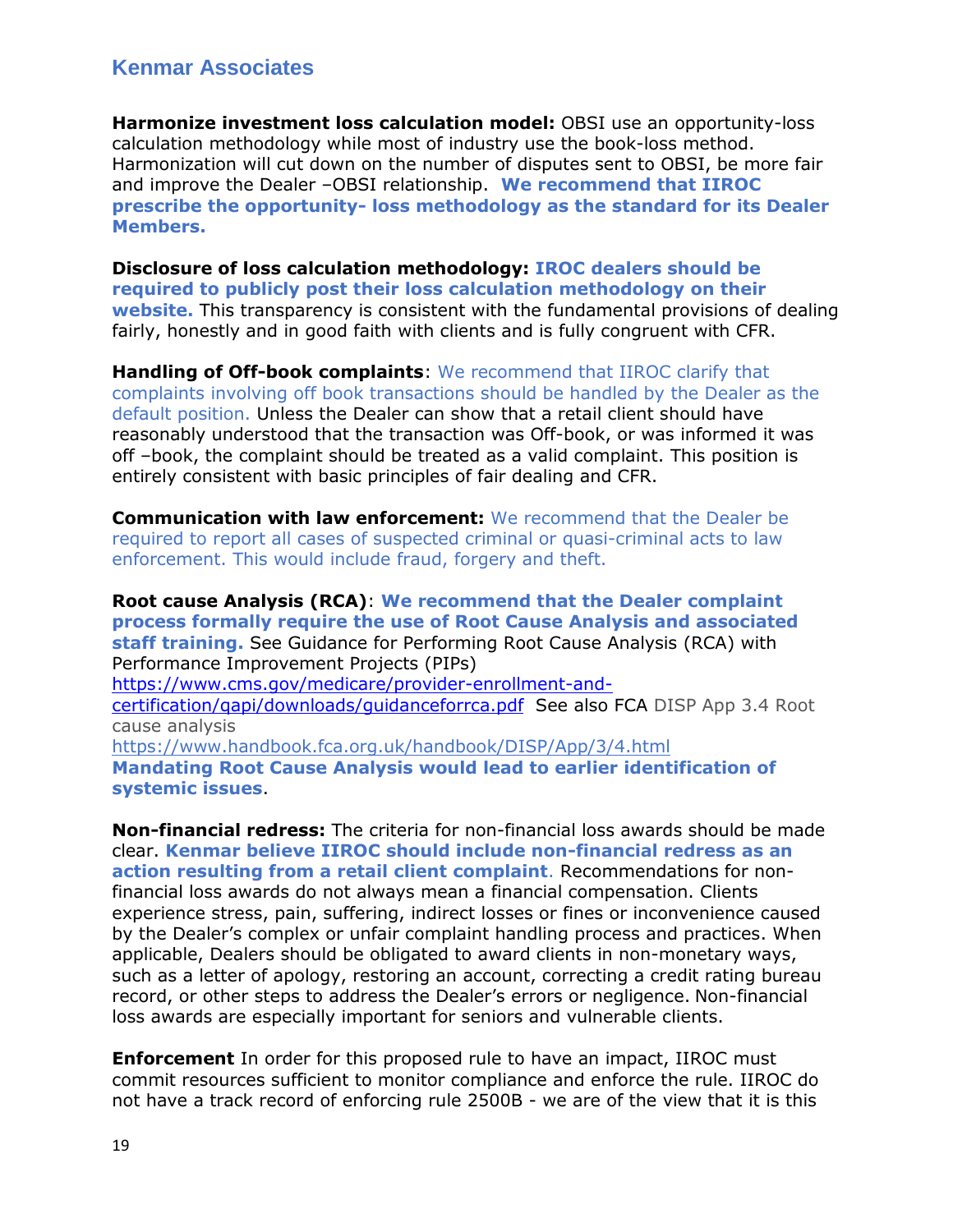lack of enforcement that has allowed Dealers and their internal "ombudsman" to abuse complainants. We note that the FCAC found major deficiencies in bank client complaint handling. It came as no surprise to us since we find very similar issues among bank -owned IIROC Dealers. FCAC is currently strengthening their complaint handling rules for banks it regulates as a result of its findings.

**Public disclosure of Dealer handling statistics**: We recommend that IIROC consider requiring Dealers to prepare an Annual report on key complaint statistics. We believe public disclosure (via website posting) of the statistics will incent Dealers to continuously improve their complaint handling process. We consider such disclosure as socially responsible reporting. The reporting will also add to Dealer accountability for their complaint handling process.

**Utilization of OBSI decisions**: In Guidance, Dealers should be encouraged to use OBSI decisions and best practices in developing their compliant policies, procedures and practices and in employee training.

**IIROC arbitration**: One of the options offered to complainants is IIROC arbitration if the client is not satisfied with the *Dealer Member's* response. This program is rarely used and does not meet the prevailing needs of retail investor complainants. If it is offered as an alternative dispute resolution entity, it should be improved to the point where complainants would find it a viable alternative to OBSI. **Kenmar recommend that IIROC improve the arbitration system as part of its initiative to improve complainant experience and outcomes.**

**Benefit of Effective Complaint handling**: It is no longer sufficient for IIROC to act as a shield to assuage individual mistreatments. One must also, and more importantly, work to attenuate the malefits of what can only be called the systemic governance failures caused by multiple forces through dealing explicitly with their systemic sources. This does not reduce the importance of protecting Main Street investors, and of ensuring that individual harms are taken care of, but it underlines that the intent of modern regulation goes beyond these duties. What is required is the capacity to detect governance flaws at the origin of these failures, and to help launch the process that will ensure that the governance apparatus is appropriately repaired.

The trigger may still be personal harm and complaints, but the answer can no longer be only personal redress; it must also entail eliciting what might be a plausible and reasonable appreciation of the nature of the dysfunction, and some promising organizational redesign and architectural repairs to the "system". Complaints are a gem to be mined for business improvements. **Eliminating root causes of investor harm and preventing harm should be an explicitly defined goal of the IIROC Dealer complaint handling rule.** This will lead to improved client satisfaction and lower Dealer operating costs.

**Retail investor complainant interface:** Investor complaints can be a rich source of valuable information on how the regulatory system is working for Main Street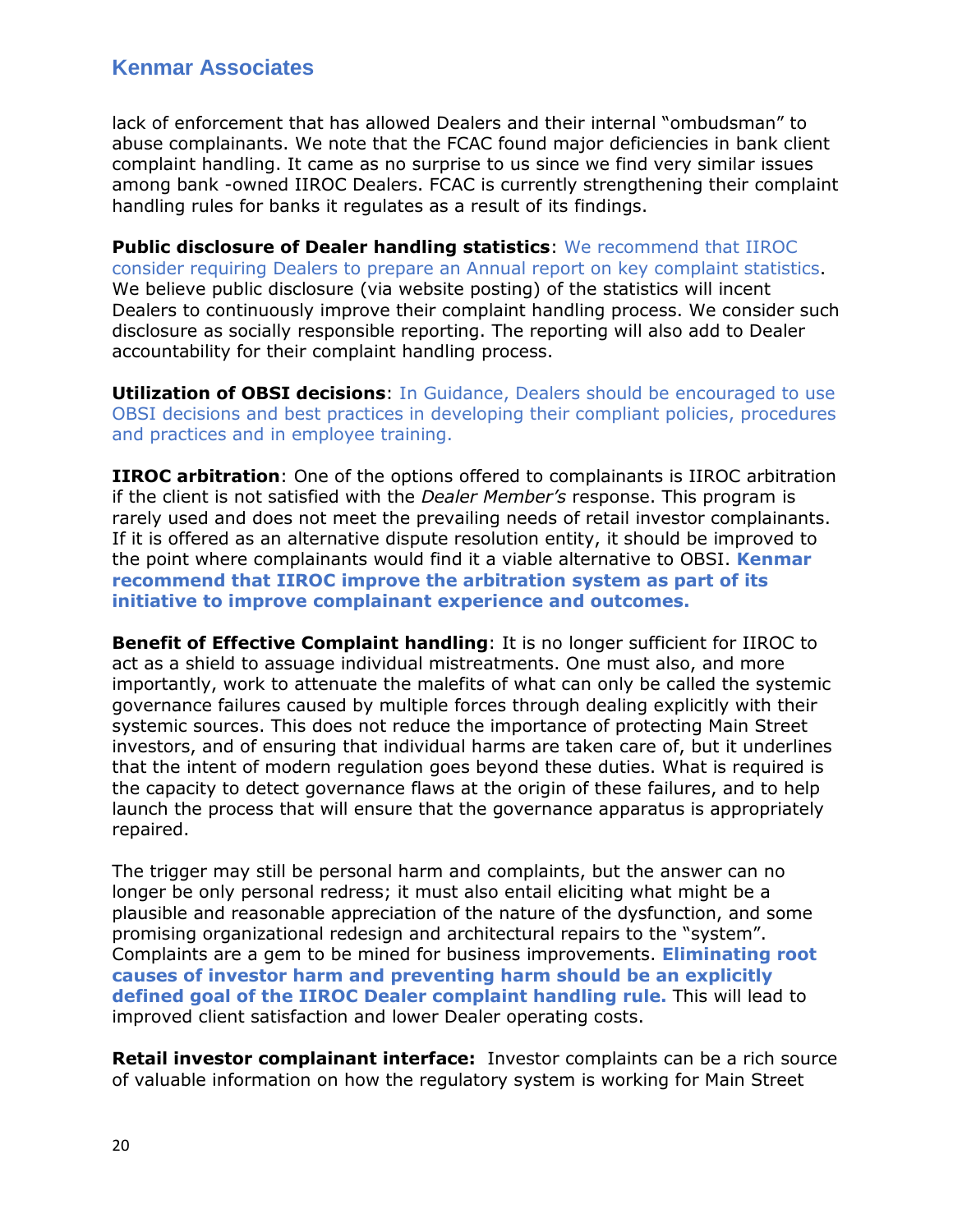and a check on the veracity of Dealer reporting. IIROC's report *Qualitative research among complainants* <https://www.iiroc.ca/media/14356/download?inline> found that some complainants expressed doubts about the value of filing a complaint with IIROC. The experience was described as deflating, painful and 'a waste of time'. The undesirable outcome led a number of complainants to question IIROC's objectivity and the extent to which a self-regulated organization can be unbiased. We urge IIROC to work with investor groups, the MFDA and the CSA to develop a re-imagined SRO approach to retail investor complainant engagement. This would demonstrate that New SRO has been designed with a focus on retail investors and in the Public interest.

**Impact of CFR on complaint handling:** Because of CFR, the existing *balancing of interests criterion* will be eliminated by IIROC. We certainly agree with that. Under CFR, in a complaint handling context, conflicts -of-interest need identification and solutions developed and tested to resolve the conflicts in the best interests of clients. Dealers must put measures in place where the power dynamics do not frustrate the delivery of ethical fairness in complaint handling. The key underpinnings of ethical complaint handling include the capacity of the complaint handler to abandon normative solutions, respond to ethical challenges considering likely comparisons, adopt an interpretivistic and reflexive stance, and to act ethically, free from the constraints of organizational policy, process and power.

CFR is intended to enhance Dealer conduct standards and improve investor outcomes. Costs are a factor in CFR suitability determination. The risk profile now includes risk capacity. CFR has higher disclosure, conflicts-of-interests, KYC and KYP standards which will impact a Dealer's approach to complaint resolution. Under CFR, reversing the burden of proof in favour of the complainant is the new norm. Client complaints must be handled according to basic fairness principles and be resolved in the best interests of complainants despite the opposing interests. **The proposed rule should therefore explicitly require Dealers to put the client's interests ahead of their interests or their Approved Persons' and employees' interests when recommending a resolution**.

Under subsection 11.1(2) of the CFR Rules Dealers are required to train their registered individuals on compliance with securities legislation, including, among other things, the conflict-of-interest requirements for Dealers and registered individuals. Kenmar recommend that this training also include Dealer complaint handlers.

We expect IIROC will be providing appropriate Guidance on this topic.

**Impact of OBSI Independent review**: The report of the Independent review of OBSI, expected in March, should be reviewed for any potential impact on the complaint handling proposals contained in this Consultation.

**Harmonization with AMF**: **We urge IIROC to coordinate these proposals with the AMF since their proposed complaint handling rule will apply to IIROC Member clients domiciled in Quebec**. Harmonization of the rules is fair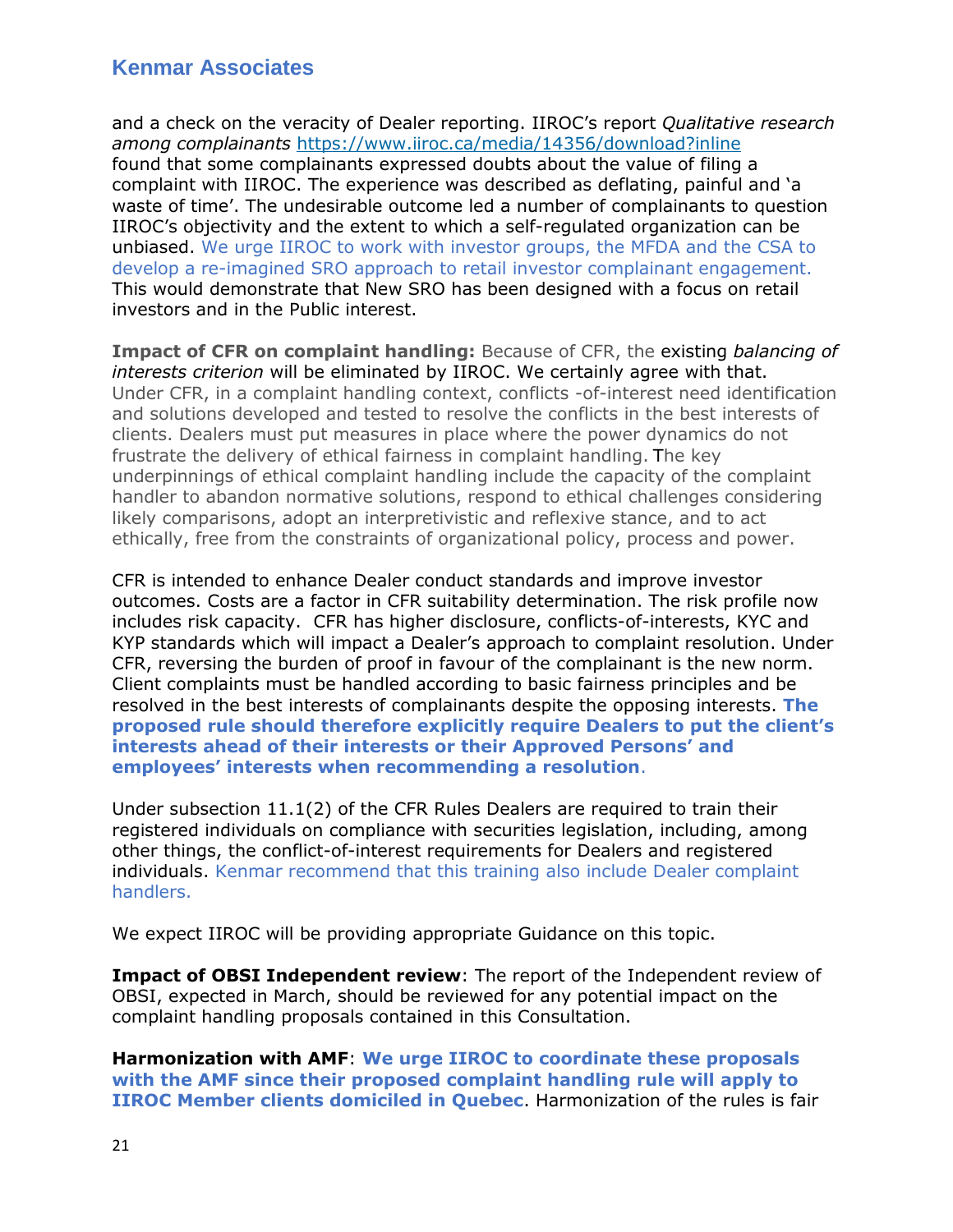to complainants and in the Public interest. Reference [https://lautorite.qc.ca/fileadmin/lautorite/consultations/Fin-2021-11/2021sept09](https://lautorite.qc.ca/fileadmin/lautorite/consultations/Fin-2021-11/2021sept09-regl-traitement-plaintes-differends-cons-en.pdf) [regl-traitement-plaintes-differends-cons-en.pdf](https://lautorite.qc.ca/fileadmin/lautorite/consultations/Fin-2021-11/2021sept09-regl-traitement-plaintes-differends-cons-en.pdf)

#### **Conclusion**

A financial services industry that serves society must provide effective tools for investors to enforce their rights when faced with misconduct, lack of proficiency, negligence, deficient tools and systems or misguided beliefs- especially as individuals increasingly rely on market solutions and advice for their retirement incomes. Timely and effective recourse processes can have important positive impacts on consumer well-being, Dealer–client trust, product uptake and loyalty, and overall development of a more responsible and ethical financial system.

The proposed amendments are well intentioned which suggests IIROC is listening to investor voices. Still, these amendments need some considerable work before they are written into the Rule book. Some can be resolved via increased clarity. Others, like auxiliary dispute resolution services, need policy changes. Kenmar is prepared to work with IIROC and others to make adjustments that will improve investor protection.

The IDRS seems to be some sort of internal Dealer appeals process. If that is in fact what it is, it should employ that nomenclature. e.g. Complaints Appeals Office so there is clarity as to its role. Such an Office must be able to make a binding settlement offer and be accountable to IIROC.

While we've commented on these individual proposed amendments, what we strongly recommend is a consideration of our 2019 Commentary on Rule 2500B (previously supplied to senior IIROC management).

Shortening the 90 calendar day cycle time for a final Dealer response letter should be a priority. The proposed cycle time is well behind international standards. The U.K. FCA establishes that the Dealer must send the complainant a final by the end of the eighth week (56 calendar days) after its receipt of the complaint. Australia's ASIC requires that Dealer procedures include clear response times for dealing with a complaint; in general, a final response letter must be provided within 45 calendar days after receipt of complaint.

Given its critical socio-economic significance, Kenmar recommend that IIROC break out the retail investor complaint handling rule as a separate, self-contained and integrated rule as was the case with Rule 2500B. The added visibility will enhance its stature within IIROC's rule hierarchy and simplify compliance.

Kenmar want to highlight the point that we expect this new rule which would, in effect, be a New SRO rule, be one in which both parties have participated and collaborated as well as the public.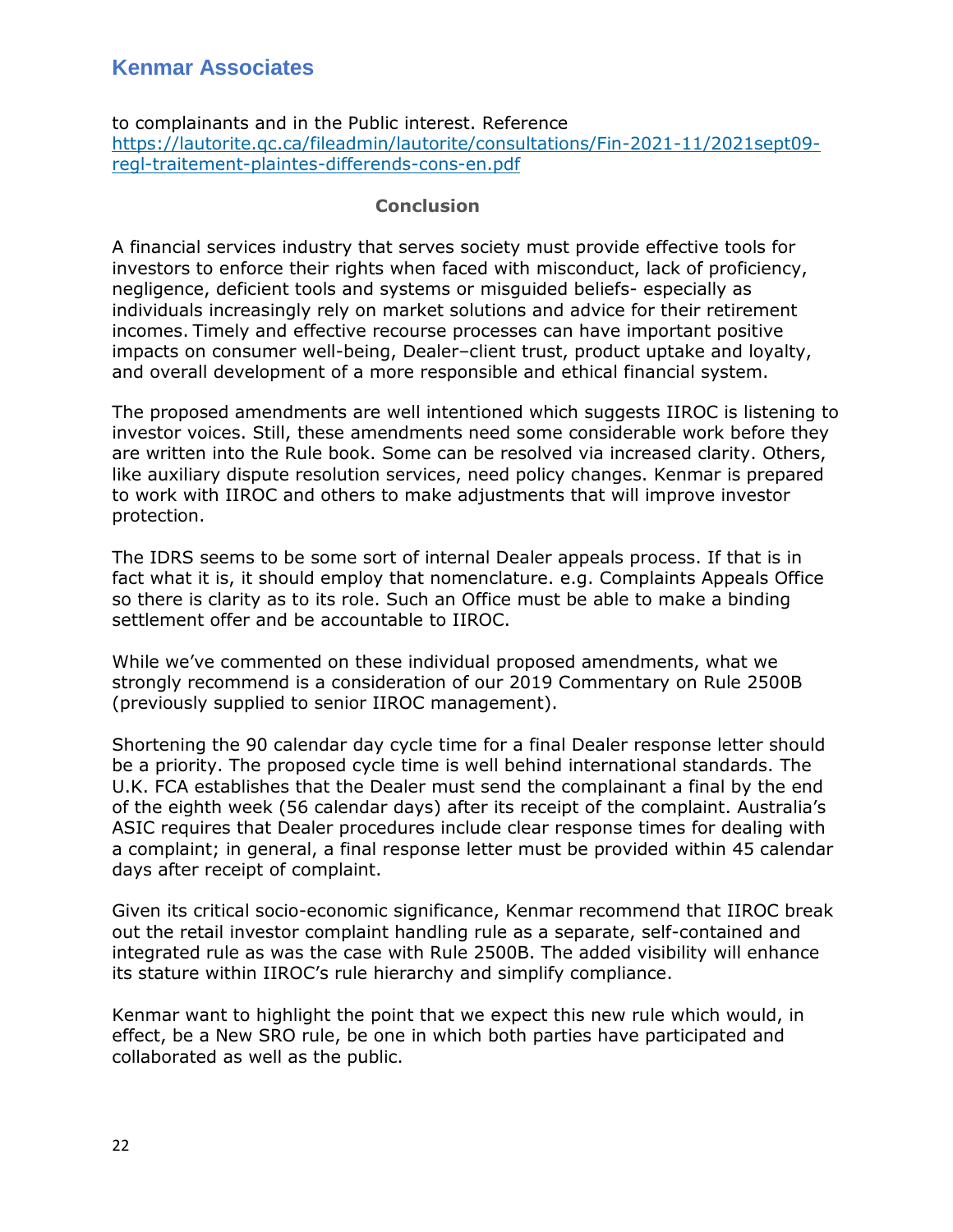We also urge the IIROC Board in collaboration with the MFDA Board to establish the Expert Investor Issues Panel (EIIP) it announced in March 2020 so that proposed policies impacting retail investors are vetted before they are wired into public consultations. Such a Panel is required under New SRO rules, This approach will benefit all stakeholders through increased time efficiency and improved effectiveness.

Kenmar agree to public posting of this letter.

We sincerely hope this feedback proves useful to Policy and decision makers.

Do not hesitate to contact us if there any questions or clarifications needed.

Ken Kivenko, President Kenmar Associates

### **REFERENCES:**

- **ASIC Guide Internal Dispute resolution** [https://download.asic.gov.au/media/3olo5aq5/rg271-published-2](https://download.asic.gov.au/media/3olo5aq5/rg271-published-2-september-2021.pdf) [september-2021.pdf](https://download.asic.gov.au/media/3olo5aq5/rg271-published-2-september-2021.pdf)
- **DISP 1.3 Complaints handling rules - FCA Handbook** <https://www.handbook.fca.org.uk/handbook/DISP/1/3.html>
- **ISO 10002 Guidelines for complaints handling in Organizations**
- Compensation for retail investors: the social impact of monetary loss [rep240-published-May-2011.pdf \(asic.gov.au\)](http://download.asic.gov.au/media/1343636/rep240-published-May-2011.pdf)
- **REDRESS IN RETAIL INVESTMENT MARKETS: International Perspectives and Best Practices** : CFA Institute [https://www.cfainstitute.org/-/media/documents/article/position](https://www.cfainstitute.org/-/media/documents/article/position-paper/redress-in-retail-investment-markets-international-perspectives-best-practices.ashx)[paper/redress-in-retail-investment-markets-international-perspectives-best](https://www.cfainstitute.org/-/media/documents/article/position-paper/redress-in-retail-investment-markets-international-perspectives-best-practices.ashx)[practices.ashx](https://www.cfainstitute.org/-/media/documents/article/position-paper/redress-in-retail-investment-markets-international-perspectives-best-practices.ashx)
- **REGULATION RESPECTING COMPLAINT PROCESSING AND DISPUTE RESOLUTION IN THE FINANCIAL SECTOR :** AMF AMFAM[Fhttps://lautorite.qc.ca/fileadmin/lautorite/consultations/Fin-2021-11/2021sept09](https://lautorite.qc.ca/fileadmin/lautorite/consultations/Fin-2021-11/2021sept09-regl-traitement-plaintes-differends-cons-en.pdf) [regl-traitement-plaintes-differends-cons-en.pdf](https://lautorite.qc.ca/fileadmin/lautorite/consultations/Fin-2021-11/2021sept09-regl-traitement-plaintes-differends-cons-en.pdf)
- **Treating Customers fairly - towards fair outcomes for consumers** : **FCA**

<https://www.fca.org.uk/publication/archive/fsa-tcf-towards.pdf>

- **Complaint management by government agencies** 2014 [https://www.ombudsman.gov.au/\\_\\_data/assets/pdf\\_file/0011/30017/Octobe](https://www.ombudsman.gov.au/__data/assets/pdf_file/0011/30017/October-2014-Complaint-management-by-government-agencies.pdf) [r-2014-Complaint-management-by-government-agencies.pdf](https://www.ombudsman.gov.au/__data/assets/pdf_file/0011/30017/October-2014-Complaint-management-by-government-agencies.pdf)
- **Complaints Handling within Financial Service Providers Principles, Practices, and Regulatory Approaches** : World Bank - [https://documents1.worldbank.org/curated/en/773561567617284450/pdf/](https://documents1.worldbank.org/curated/en/773561567617284450/pdf/Complaints-Handling-within-Financial-Service-Providers-Principles-Practices-and-Regulatory-Approaches-Technical-Note.pdf) [Complaints-Handling-within-Financial-Service-Providers-Principles-Practices](https://documents1.worldbank.org/curated/en/773561567617284450/pdf/Complaints-Handling-within-Financial-Service-Providers-Principles-Practices-and-Regulatory-Approaches-Technical-Note.pdf)[and-Regulatory-Approaches-Technical-Note.pdf](https://documents1.worldbank.org/curated/en/773561567617284450/pdf/Complaints-Handling-within-Financial-Service-Providers-Principles-Practices-and-Regulatory-Approaches-Technical-Note.pdf)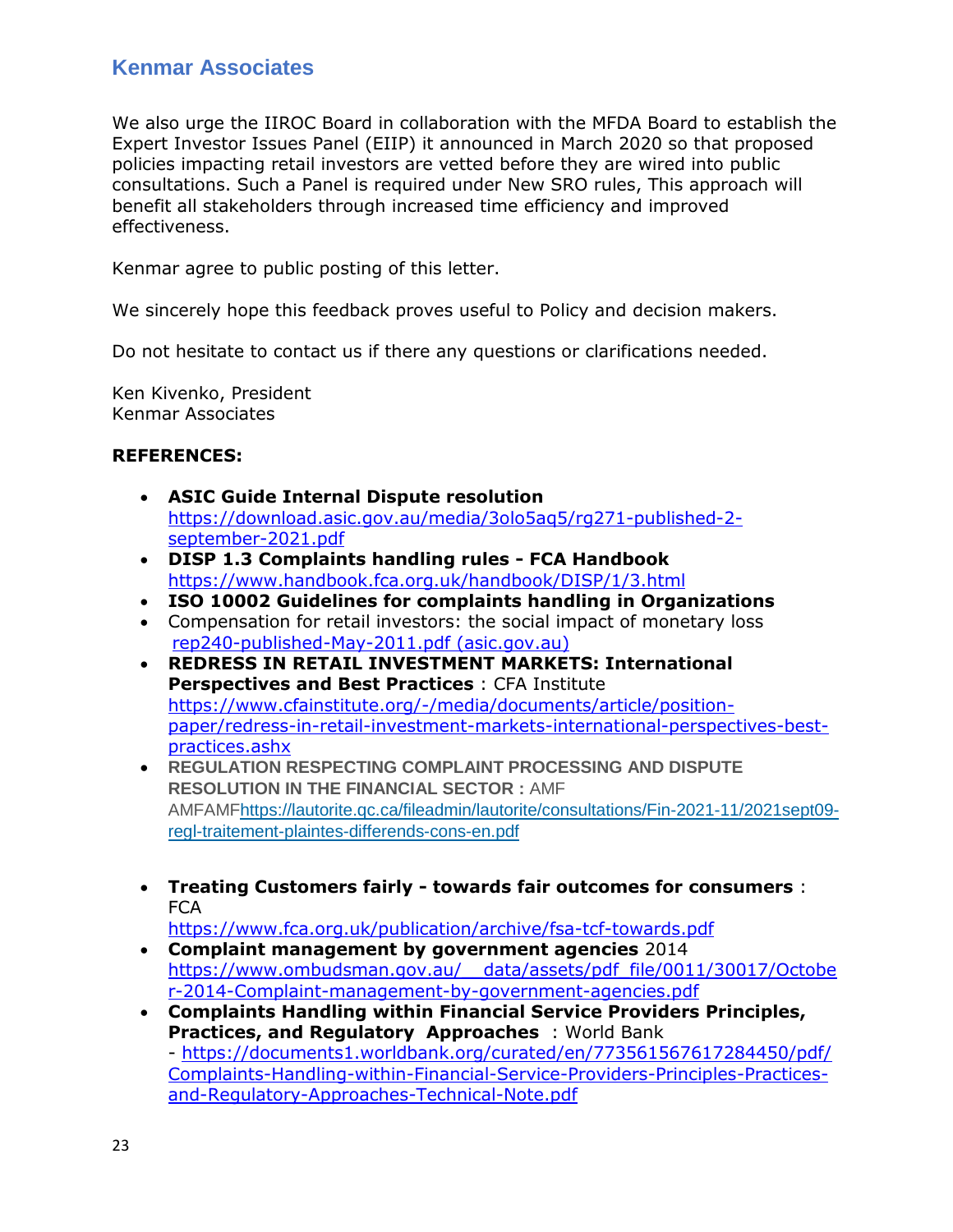- **Encouraging consumers to claim redress:** FCA research [https://www.fca.org.uk/static/documents/occasional-papers/occasional](https://www.fca.org.uk/static/documents/occasional-papers/occasional-paper-2.pdf)[paper-2.pdf](https://www.fca.org.uk/static/documents/occasional-papers/occasional-paper-2.pdf)
- **'It's a broken system': Investors face regulatory nightmare after advisers' moves trigger big losses** - The Globe and Mail [https://www.theglobeandmail.com/investing/markets/inside-the](https://www.theglobeandmail.com/investing/markets/inside-the-market/article-a-considerable-stake-was-just-gone-the-problems-with-canadas-investor/)[market/article-a-considerable-stake-was-just-gone-the-problems-with](https://www.theglobeandmail.com/investing/markets/inside-the-market/article-a-considerable-stake-was-just-gone-the-problems-with-canadas-investor/)[canadas-investor/](https://www.theglobeandmail.com/investing/markets/inside-the-market/article-a-considerable-stake-was-just-gone-the-problems-with-canadas-investor/)
- **REVIEW OF STATUTORY DISPUTE- RESOLUTION PROCESSES IN THE BANKING AND FINANCE SECTOR** [https://www.whitecase.com/sites/default/files/2021-03/review-statutory](https://www.whitecase.com/sites/default/files/2021-03/review-statutory-dispute-resolution-processes-banking-finance-sector.PDF)[dispute-resolution-processes-banking-finance-sector.PDF](https://www.whitecase.com/sites/default/files/2021-03/review-statutory-dispute-resolution-processes-banking-finance-sector.PDF)
- Investor incurs significant losses from unsuitable advice and excessive trading and accepts low settlement offer : OBSI [https://www.obsi.ca/Modules/News/blogcomments.aspx?feedId=e7931dbf](https://www.obsi.ca/Modules/News/blogcomments.aspx?feedId=e7931dbf-db6f-415d-9e92-619062c461ed&lang=en&page=2&BlogId=5b307a29-3056-40bb-b6d7-02705163e044)[db6f-415d-9e92-619062c461ed&lang=en&page=2&BlogId=5b307a29-3056-](https://www.obsi.ca/Modules/News/blogcomments.aspx?feedId=e7931dbf-db6f-415d-9e92-619062c461ed&lang=en&page=2&BlogId=5b307a29-3056-40bb-b6d7-02705163e044) [40bb-b6d7-02705163e044](https://www.obsi.ca/Modules/News/blogcomments.aspx?feedId=e7931dbf-db6f-415d-9e92-619062c461ed&lang=en&page=2&BlogId=5b307a29-3056-40bb-b6d7-02705163e044)
- **Complaint handling for Seniors in need of major reform**: Canadian Fund Watch [http://www.canadianfundwatch.com/2014/11/complaint-investigators-have](http://www.canadianfundwatch.com/2014/11/complaint-investigators-have-not.html)[not.html](http://www.canadianfundwatch.com/2014/11/complaint-investigators-have-not.html)
- **Improve Customer Complaint Resolution Process Using Six Sigma** <http://ieomsociety.org/ieom2011/pdfs/IEOM147.pdf>
- **Improving complaints handling, feedback on CP14/30 and final rules** FCA July 2015 <https://www.fca.org.uk/publication/policy/ps15-19.pdf>
- **Improving your complaints process for complainants and for you: a brief guide for organisations** <https://www.qmu.ac.uk/media/5454/complaints-handling-guide-online.pdf>
- **Complaints Handling: A Secret Ingredient to Financial Inclusion**  [https://www.cgap.org/blog/complaints-handling-secret-ingredient-financial](https://www.cgap.org/blog/complaints-handling-secret-ingredient-financial-inclusion)[inclusion](https://www.cgap.org/blog/complaints-handling-secret-ingredient-financial-inclusion)
- **The Role of Financial Dispute Resolution Schemes in Enhancing Consumer Trust and Confidence** :OECD [https://www.oecd.org/daf/fin/financial](https://www.oecd.org/daf/fin/financial-education/HKSeminar2012S3Melville.pdf)[education/HKSeminar2012S3Melville.pdf](https://www.oecd.org/daf/fin/financial-education/HKSeminar2012S3Melville.pdf)
- **Super Complainers: Greater Public Inclusiveness in Government Consumer Complaint Handling** : Consumers Council of Canada [https://www.consumerscouncil.com/wp](https://www.consumerscouncil.com/wp-content/uploads/sites/19/2020/03/ccc_supercomplaints_web_en.pdf)[content/uploads/sites/19/2020/03/ccc\\_supercomplaints\\_web\\_en.pdf](https://www.consumerscouncil.com/wp-content/uploads/sites/19/2020/03/ccc_supercomplaints_web_en.pdf)
- **Establishing Effective Consumer Complaint Management Processes** | Federal Reserve Bank of Minneapolis